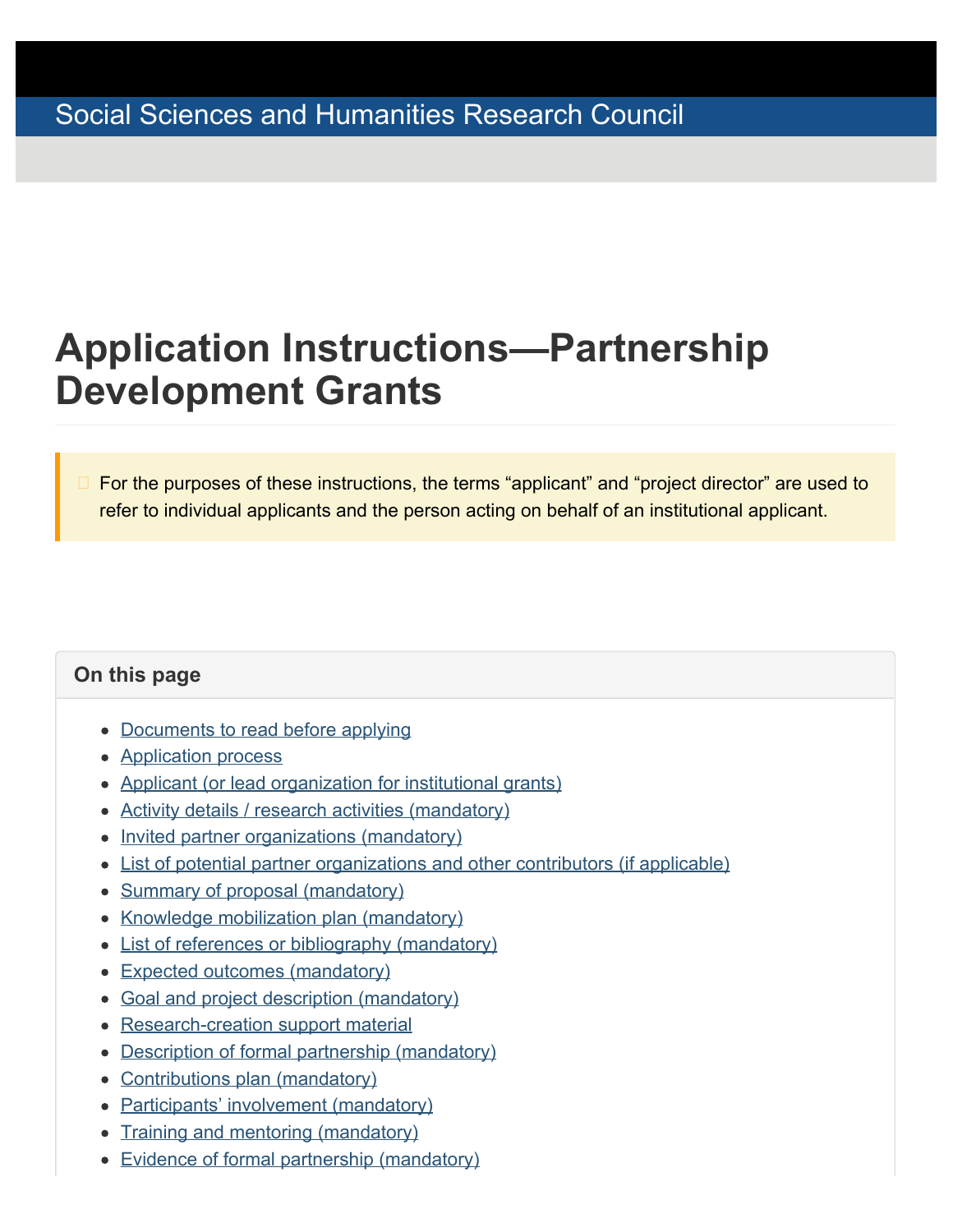- [Funds requested from SSHRC \(mandatory\)](#page-17-0)
- [Budget justification \(mandatory\)](#page-19-0)
- [Funds from other sources](#page-20-0)
- [Total project cost](#page-20-1)
- [Impact assessment—Appendix](#page-21-0) A
- [Exclusion of potential reviewers \(if applicable\)](#page-21-1)
- [Research contributions and relevant experience \(mandatory\)](#page-21-2)

# <span id="page-1-0"></span>**Documents to read before applying**

#### Important links

#### Helpful tips

Write your proposal in clear, plain language. Use non-technical terms that can be understood by a range of audiences with varied areas of expertise.

SSHRC advocates for the practices listed below when applicable in your application. In addition, costs related to these activities are eligible:

- responsible research data management strategies;
- open access publishing activities;
- dissemination in both official languages;
- promotion and support of official language minority communities; and
- effective research training.

If you experience technical difficulties, contact the [helpdesk](mailto:webgrant@sshrc-crsh.gc.ca) as early as possible in the application process. The helpdesk has a higher volume of requests during peak periods (i.e., September 1 to December 1) and on deadline days.

# <span id="page-1-1"></span>**Application process**

### **Accessibility**

If you need help completing online application forms due to circumstances arising from a [disability](https://www.sshrc-crsh.gc.ca/funding-financement/programs-programmes/definitions-eng.aspx#a31),

П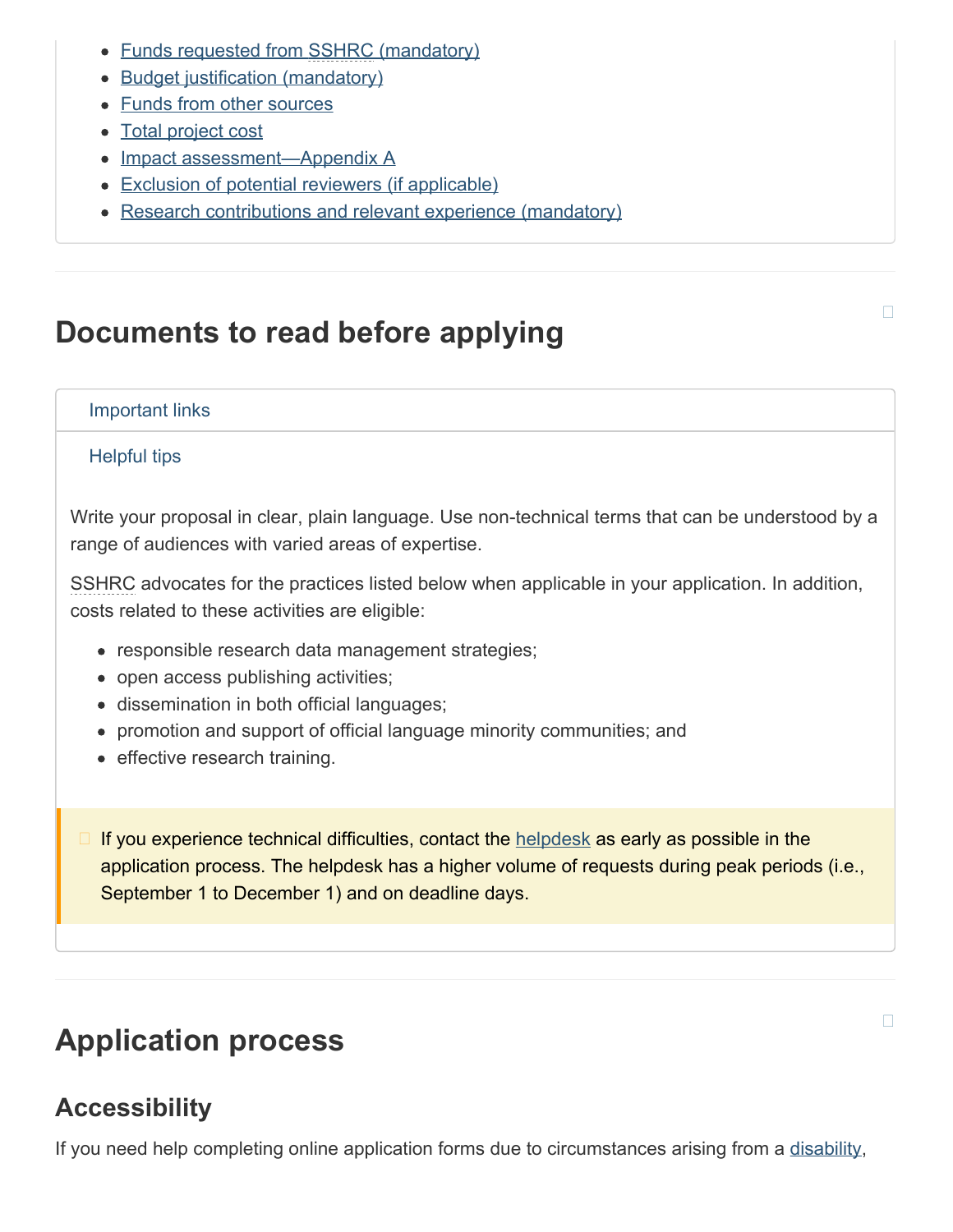contact your institution (scholarship liaison officer, research grant office or other applicant support office) as early in the application process as possible to investigate available supports. If your institution cannot provide help, or needs SSHRC to collaborate on a solution, contact SSHRC at [accommodation@sshrc-crsh.gc.ca.](mailto:accommodation@sshrc-crsh.gc.ca) You can also contact SSHRC if you have questions or are seeking specific adaptation arrangements. You do not need to share your medical or sensitive personal information, and, to protect your privacy, should avoid doing so.

Frequently requested accommodations include, but are not limited to:

- one-on-one phone or video appointments to clarify funding program information or the application process, or receive technical support;
- alternative formats of online materials to enable access using assistive technology; and
- submission of the application (in full or part) through alternate means or format (e.g., hard copy, voice recording, or data entry by SSHRC staff on the applicant's behalf).

# **Applicant or project director responsibilities**

By clicking "Submit," the applicant or project director certifies that all information is accurate. They are also responsible for:

- completing all mandatory fields (bold labels);
- attaching mandatory electronic files (application);
- ensuring all co-applicants and collaborators have submitted their "Accept Invitation Form;"
- verifying and correcting the data until the "Verification Report" confirms verification;
- clicking "Submit" (to research administrator) for approval by your institution's or organization's internal deadline. The electronic submission process ensures validation of the information by an institution's or organization's administrator before they forward your application to SSHRC on your behalf (status is "Forwarded"). Once processed by SSHRC, the status will change to "Received;" and
- ensuring that invited partner organizations have submitted their "Partner Invitation Form."

### **Research or financial administrator responsibilities**

By clicking "Forward" (Forward to SSHRC), the **research administrator or designated financial administrator for not-for-profit organizations (institutional approval)** certifies that:

- the applicant or project director:
	- is affiliated with the institution or organization; and
	- has the necessary time and facilities to carry out the activity;
- the postsecondary institution or the not-for-profit organization:
	- is willing to administer any grant received according to SSHRC policies;
	- agrees to take the necessary steps to ensure that machine-readable files or computer databases are preserved and accessible under conditions agreed to by the institution and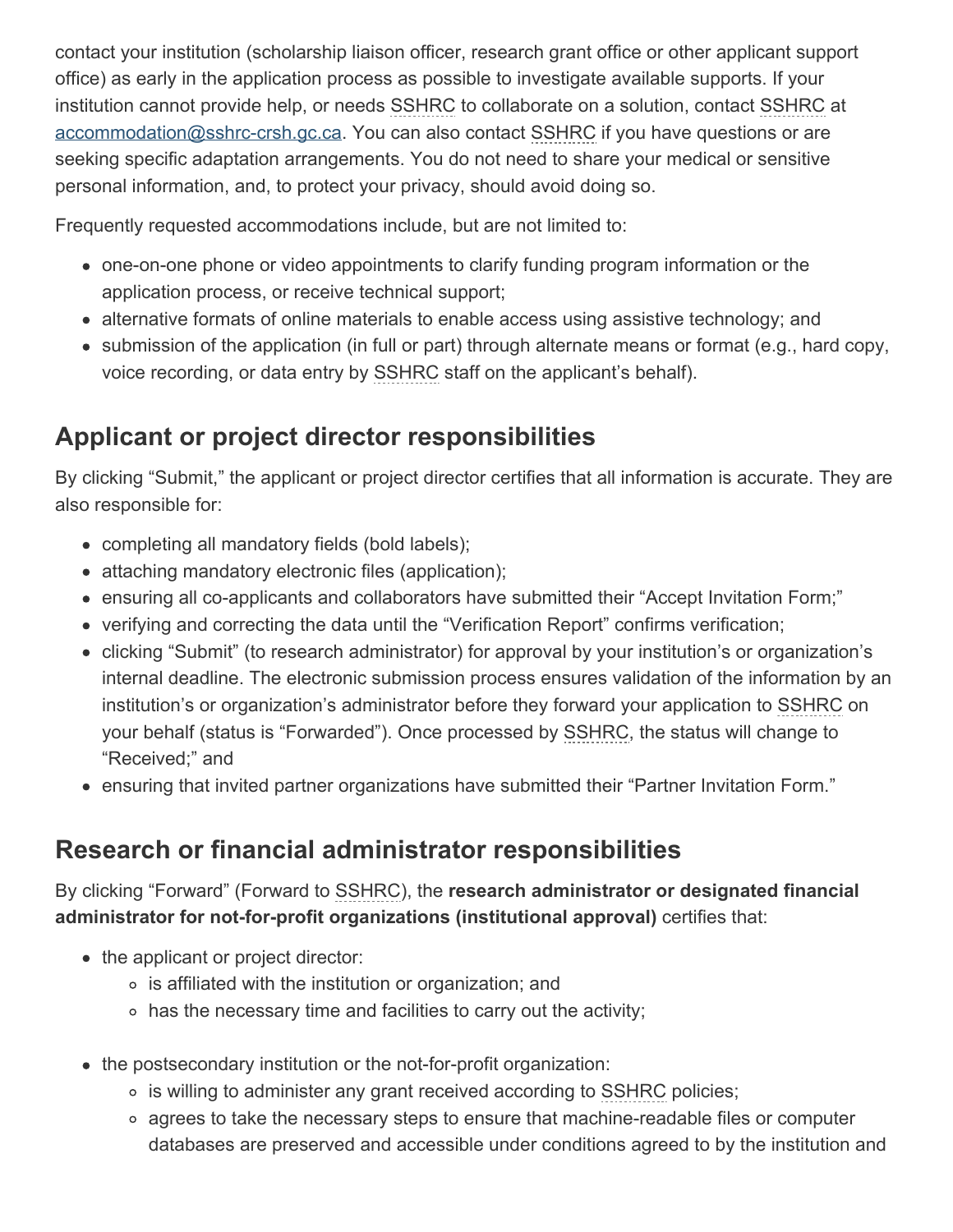the researcher;

- will release funds to the successful candidate once all necessary certification requirements and conditions have been met;
- will notify SSHRC of any change in the grant holder's status during the tenure of the grant; and
- has verified that the budgetary estimates are in accordance with its rates and policies.

### **Electronic submission process and acknowledgement of receipt of applications**

Applicants must allow enough time for their institution's or organization's internal approval process, as specified by the relevant authorities. SSHRC will acknowledge receipt of your electronic application form and will assign you an application number. Cite this number in all correspondence with us.

- Applications remain available for download via the SSHRC online system for **30 days after the deadline, after which they are deleted.**
- Eligible postdoctoral researchers and doctoral candidates may submit their application directly to SSHRC. See [Administering organization](#page-4-1) for more information.

### <span id="page-3-0"></span>**Attaching a document**

Many modules in your application will require you to attach a PDF document. You must follow the specified requirements for margins and font size, or your application will be deemed ineligible. An error message will appear if the file you are trying to attach does not meet the required specifications for page length and file size. Once you have attached the electronic file, we recommend you click "View attached file" to ensure you have the proper file and that your file is not corrupted.

# <span id="page-3-1"></span>**Identification (mandatory)**

#### **Program name**

Based on the objectives put forward in the **Insight and [Connection](https://www.sshrc-crsh.gc.ca/funding-financement/umbrella_programs-programme_cadre/connection-connexion-eng.aspx)** programs, select and rank, in descending order of relevance, the program(s) related to your proposal.

### **Application title**

Provide a short, descriptive title for your proposal in non-technical terms. Restrict use of acronyms (e.g., UN, NATO). Use uppercase for only the first word of the title, proper nouns and acronyms.

### **Type of partnership**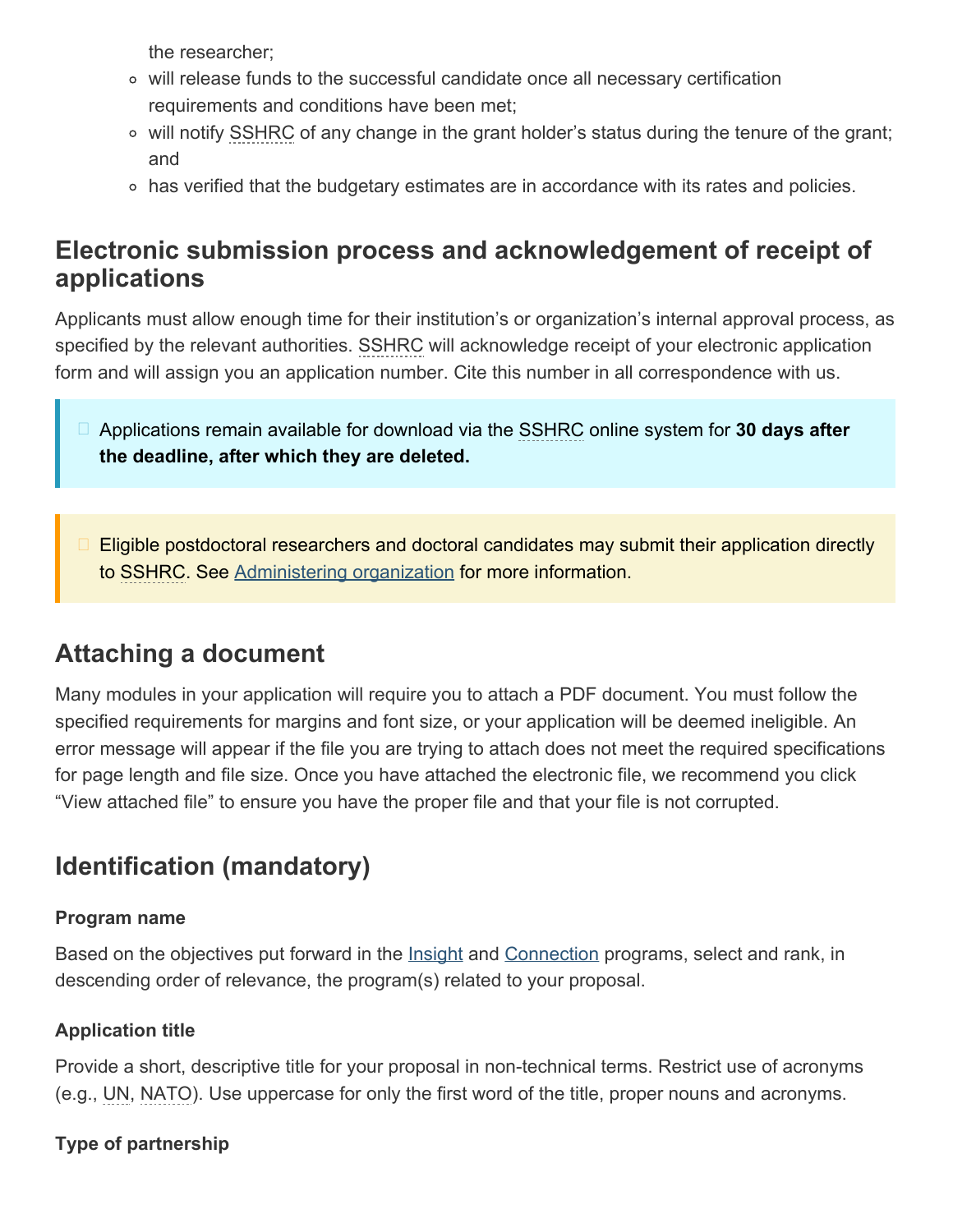Indicate whether this is a new or existing partnership. A new partnership is one that was developed for the purposes of submitting an application to this funding opportunity.

### **Joint initiatives**

See the [funding search tool](https://www.sshrc-crsh.gc.ca/funding-financement/search_tool-outil_de_recherche-eng.aspx?tID=3) for a complete list of joint initiatives that may be relevant to your application. If you want your project to be considered for one of these initiatives, select it in the dropdown list in the "Joint or special initiative" field in the Identification module.

### **Research-creation proposals**

**Before you select "Yes,"** refer to the definition of [research-creation](https://www.sshrc-crsh.gc.ca/funding-financement/programs-programmes/definitions-eng.aspx#a22) for more information and examples of fields involving research-creation. If you select "Yes," refer to [Research contributions and](#page-21-2) [relevant experience](#page-21-2) and the [Guidelines for Research-Creation Support Materials](https://www.sshrc-crsh.gc.ca/funding-financement/policies-politiques/research_creation-recherche_creation-eng.aspx) for instructions regarding creative outputs and support material.

### **Does your proposal involve Indigenous research, as defined by SSHRC?**

Select "Yes" if you wish to signal to the adjudication committee that your application should be reviewed in the context of SSHRC's definition of [Indigenous research](https://www.sshrc-crsh.gc.ca/funding-financement/programs-programmes/definitions-eng.aspx#a11) and its [Guidelines for the Merit](https://www.sshrc-crsh.gc.ca/funding-financement/merit_review-evaluation_du_merite/guidelines_research-lignes_directrices_recherche-eng.aspx) [Review of Indigenous Research.](https://www.sshrc-crsh.gc.ca/funding-financement/merit_review-evaluation_du_merite/guidelines_research-lignes_directrices_recherche-eng.aspx)

 $\Box$ 

# <span id="page-4-0"></span>**Applicant (or lead organization for institutional grants)**

### **Names and initials**

This information has automatically been transferred from your account. To change your family name or first name, you must contact [webgrant@sshrc-crsh.gc.ca.](mailto:webgrant@sshrc-crsh.gc.ca) To change your initials, you must return to the "My Account" section of your portfolio to update the information.

### **Organization**

The organization has automatically been transferred from the "current position" screen of your CV. To have a different affiliation on record for this application, click "List..." and make the necessary selection.

### <span id="page-4-1"></span>**Administering organization (individual grants) or lead organization (institutional grants)**

Only an [eligible Canadian institution or organization](https://www.sshrc-crsh.gc.ca/about-au_sujet/policies-politiques/statements-enonces/list_eligible_institutions-liste_etablissements-admissibles-eng.aspx) can administer grant funds. Institutions or not-forprofit organizations interested in administering SSHRC individual or institutional grants must meet the [Institutional Eligibility Requirements for the administration of grants and awards](http://science.gc.ca/eic/site/063.nsf/eng/h_3D5FA603.html?OpenDocument), which is independent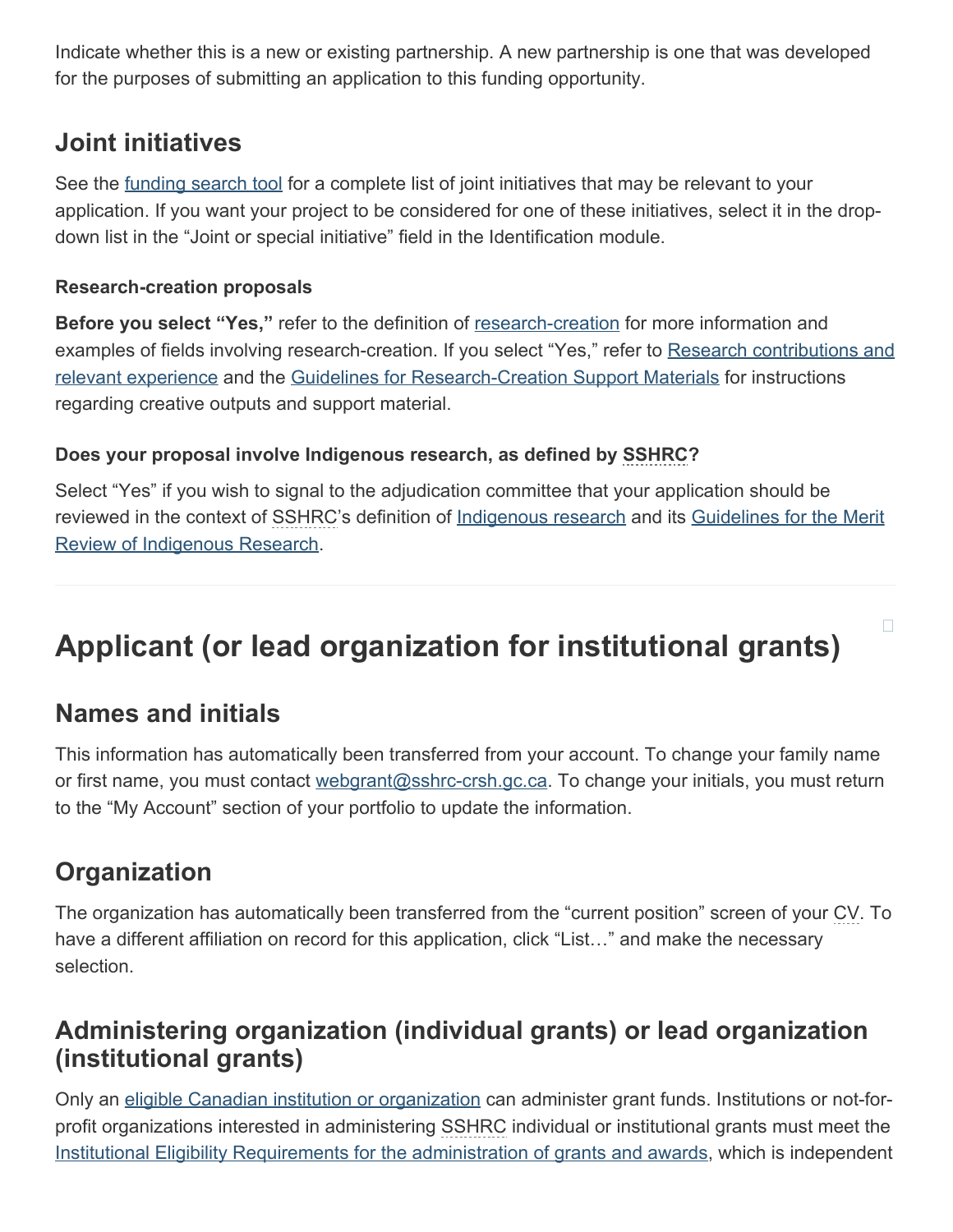of the application process.

### **Organization information (not-for-profit organizations only) Maximum two pages**

When a not-for-profit organization is the administering organization and proposes to manage the funds, you must include the following information:

- the mandate of the organization;
- descriptions of the staff position(s) assigned to the proposed project and the qualifications of individuals in these positions;
- an overview of the organization's outcomes and, if applicable, specific outcomes related to research;
- discussion of research protocols, including the freedom to conduct research and publish findings;
- proof of incorporation; and
- the organization's website.
- □ Applicants who are postdoctoral researchers or students and who do not have an affiliation at the time of the grant application are asked to [communicate with SSHRC](https://www.sshrc-crsh.gc.ca/funding-financement/programs-programmes/partnership_development_grants-subventions_partenariat_developpement-eng.aspx#8) at least five business days before the deadline to confirm how to forward their application.

 $\Box$ 

# <span id="page-5-0"></span>**Activity details / research activities (mandatory)**

### **Ethics**

State whether or not your proposal involves human beings as research subjects. If it does, select "Yes" and consult the [Tri-Council Policy Statement: Ethical Conduct for Research Involving Humans](https://ethics.gc.ca/eng/policy-politique_tcps2-eptc2_2018.html)  $-$ TCPS [2 \(2018\)](https://ethics.gc.ca/eng/policy-politique_tcps2-eptc2_2018.html) and submit your proposal to your organization's research ethics board.

### **Impact assessment**

The [Impact Assessment Form \(Appendix](https://www.sshrc-crsh.gc.ca/funding-financement/forms-formulaires/pdf/EI_Appendix_A-IA_Annexe_A-eng.pdf) A) must be completed and submitted with grant applications **ONLY** if at least one of the following situations applies to your research or research-related activities, as per the *[Impact Assessment Act](https://laws-lois.justice.gc.ca/eng/acts/I-2.75/)*, 2019 (IAA):

- A. any phase of the proposed research takes place on federal lands, other than lands under the administration and control of the Commissioner of Yukon, the Northwest Territories or Nunavut, as interpreted in section 2 of the IAA;  $\mathbb{L}^*$  $\mathbb{L}^*$
- B. any phase of the proposed research takes place in a country other than Canada;  $\Box$
- C. the grant funds permit a designated project (listed in the *[Physical Activities Regulations](https://laws.justice.gc.ca/eng/regulations/SOR-2019-285/index.html)*) to be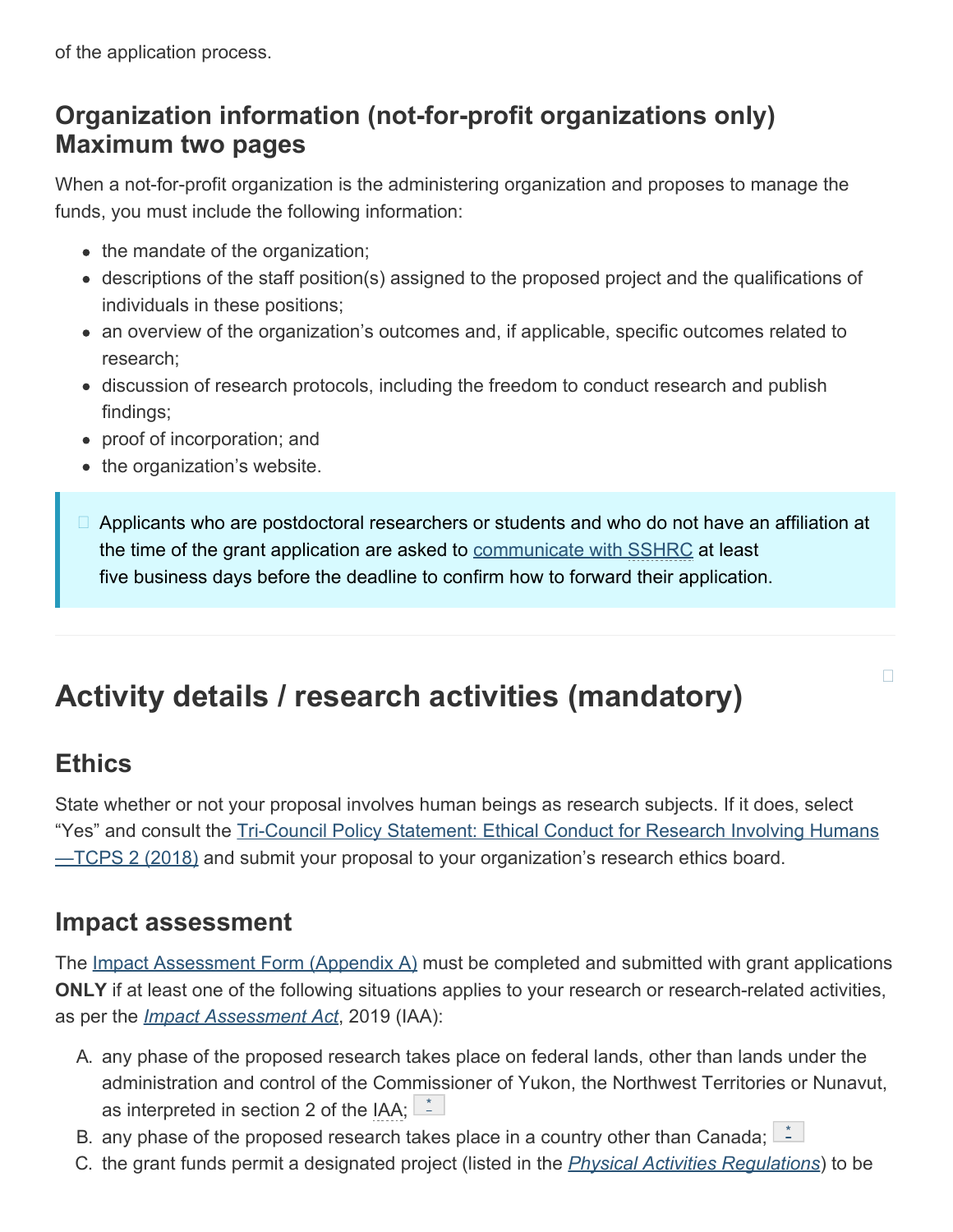carried out in whole or in part; or

- D. any phase of the proposed research depends on a designated project (listed in the *Physical Activities Regulations*) being led or carried out by an organization other than SSHRC.
- <span id="page-6-0"></span>Items A and B above apply **only** to designated projects / physical activities listed in the *[Physical Activities Regulations](https://laws.justice.gc.ca/eng/regulations/SOR-2019-285/index.html)* (e.g., projects that involve physical work / alterations to the land or environment).  $\mathbb{R}^{\star}_{+}$  :

If none of the above situations apply to your proposed research activities, you do not need to complete or submit the Impact Assessment Form.

### **Keywords**

List keywords, separated by semicolons, that best describe your proposal.

### **Disciplines, areas of research, temporal periods, geographical regions and countries**

Indicate and rank each entry relevant to your proposal, with Entry 1 as the most relevant and the last entry the least relevant.

### **Partnership approaches**

Partnership arrangements are defined by the nature of the activity/activities to be carried out. Select one or more possible [formal partnership](https://www.sshrc-crsh.gc.ca/funding-financement/programs-programmes/definitions-eng.aspx#a10) approaches in the drop-down menu. If your approach is not listed, select "Other" from the list and type your approach in the box provided.

Approaches available within the Partnership Development Grants can include, but are not limited to, the following, as well as a combination thereof:

- cross-sectoral co-creation of knowledge and understanding;
- disciplinary and interdisciplinary research partnerships;
- networks for research and/or related activities; and
- partnered knowledge mobilization.

### **Previous SSHRC funding (if applicable) Maximum one page**

If the proposed partnerships' activities are the result of previous SSHRC-funded activities, explain how they differ from those previously financed through SSHRC grants. Describe the results and impacts of past SSHRC-funded activities, and explain how these could influence the new activities offered in your proposal. Describe any potential or perceived overlaps with, as well as value added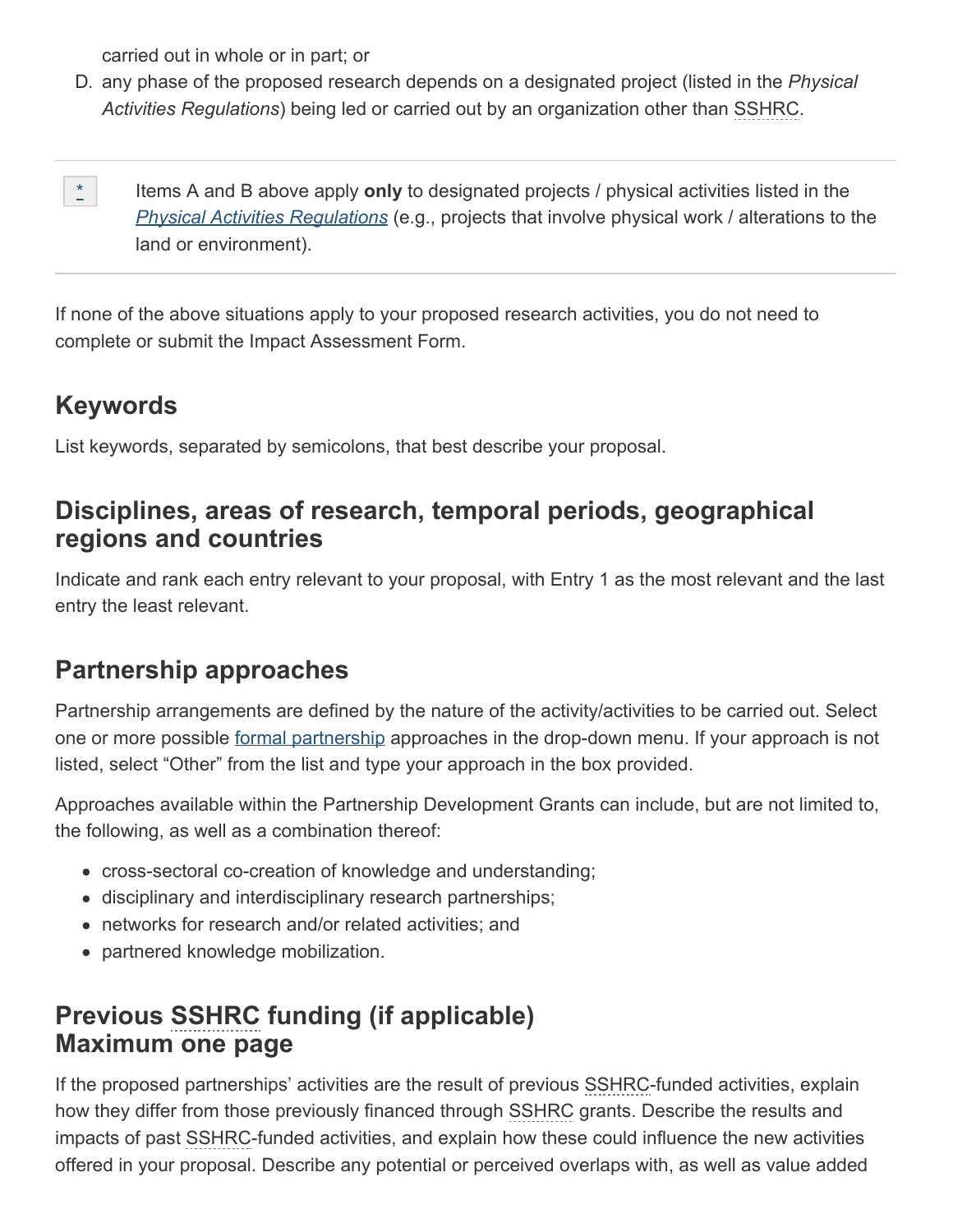for, other continued SSHRC funding. Also describe any links developed with the partner organizations as part of previous SSHRC-funded activities.

## **Participants**

The categories of "co-applicant" and "collaborator" accord with financial regulations outlined in the [Tri-](https://www.nserc-crsng.gc.ca/InterAgency-Interorganismes/TAFA-AFTO/guide-guide_eng.asp)[Agency Guide on Financial Administration,](https://www.nserc-crsng.gc.ca/InterAgency-Interorganismes/TAFA-AFTO/guide-guide_eng.asp) so applicants are encouraged to discuss roles and involvement in the team at the outset and to be clear about whether participants will have access to research funds prior to inviting them in a particular role.

### **Participant invitation process:**

- Select the role.
- If applicable, select "academic" or "non-academic."
- Enter the family name. **If you incorrectly type in a participant's family name**, you will receive an error message. The system will recognize the discrepancy only after the co-applicant or collaborator has accepted the invitation. For your application to be successfully verified, the participant's family name must be identical to the family name found in SSHRC's database.
- Enter the email address.
- Click "Save." The system will generate an email to each person, inviting them to participate in the application.

**It is the responsibility of each invited person to complete, verify and submit their "Accept Invitation Form" and Biographical Sketch (if applicable).**

**Note :** Your application will not be "Verified Successfully" until each participant you invited has successfully completed and verified their invitation.

| <b>Status</b>               | <b>Definition</b>                                                                                                                                                                                                                                                                                                                                                                                                        |
|-----------------------------|--------------------------------------------------------------------------------------------------------------------------------------------------------------------------------------------------------------------------------------------------------------------------------------------------------------------------------------------------------------------------------------------------------------------------|
| Invitation not yet accepted | Participant (co-applicant or collaborator) has not accepted the<br>invitation.<br><b>OR</b><br>If the participant deleted the system-generated invitation email by<br>error, as the applicant you can click "Resend email," and the<br>same invitation will be sent again.<br><b>OR</b><br>If the participant has declined the invitation, you must remove the<br>person from the application by clicking "Clear entry." |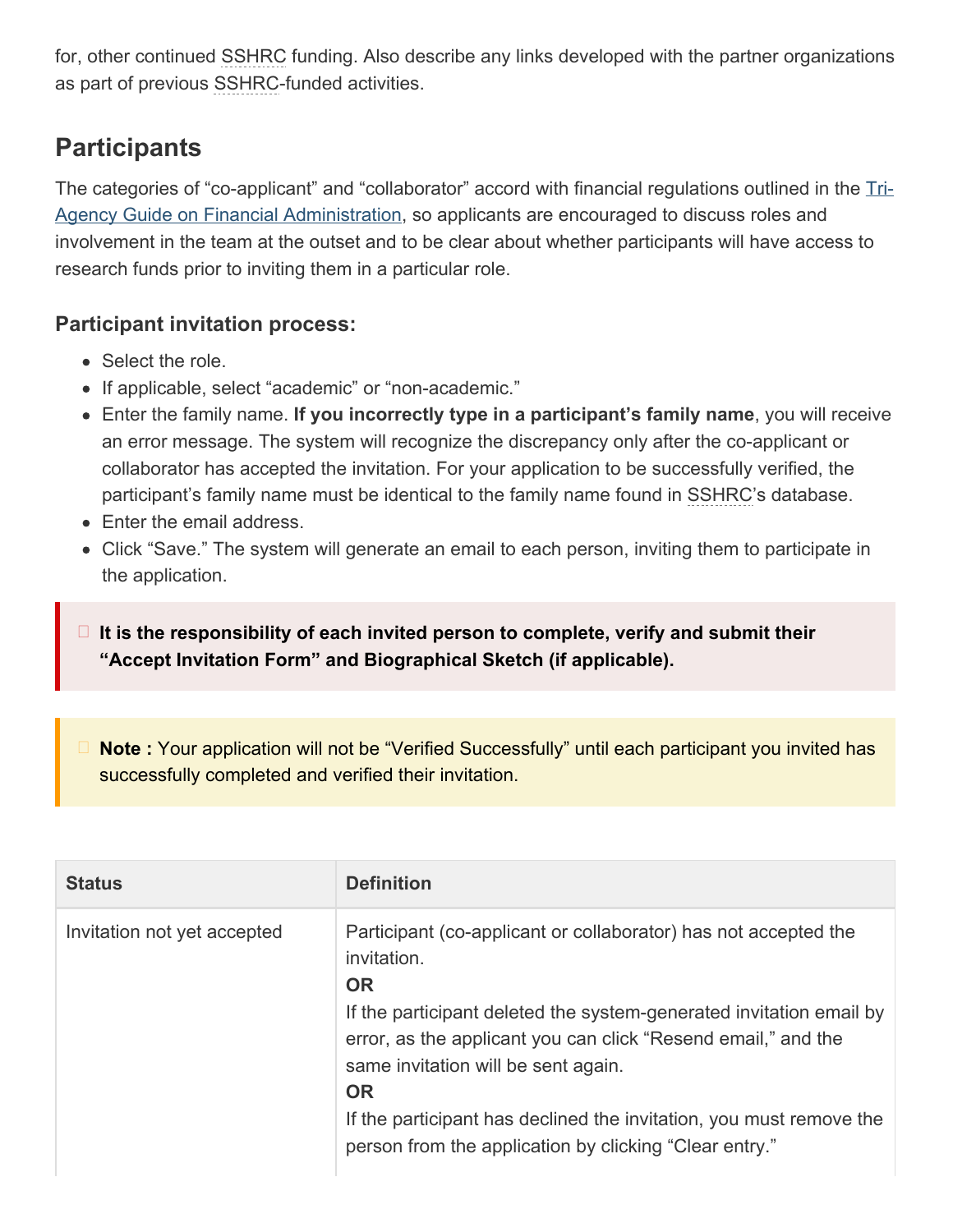| Invitation accepted but not yet<br>verified | Co-applicant has accepted the invitation and a copy of their CV<br>was attached to their "Accept Invitation Form" on creation. The<br>"Accept Invitation Form" is incomplete. Click "View CV" to<br>preview the co-applicant's CV and form.<br><b>OR</b><br>Collaborator has accepted the invitation and the "Accept"<br>Invitation Form" was created. Click "View form" to preview the<br>collaborator's form. |
|---------------------------------------------|-----------------------------------------------------------------------------------------------------------------------------------------------------------------------------------------------------------------------------------------------------------------------------------------------------------------------------------------------------------------------------------------------------------------|
| Invitation accepted and verified            | Co-applicant's "Accept Invitation Form" has been completed and<br>verified. Click "View CV" to preview the co-applicant's CV and<br>form.<br><b>OR</b><br>Collaborator's "Accept Invitation Form" has been completed and<br>verified. Click "View Form" to preview the collaborator's form.                                                                                                                     |

### **SSHRC CV**

Co-applicants must do the following:

- Co-applicants affiliated with **a postsecondary institution** must submit a full SSHRC CV.
- Co-applicants from **a non-academic organization** have the option of submitting a full SSHRC CV or only completing the following mandatory fields:
	- Identification module—Correspondence language
	- Identification module—Permanent postal code
	- Current Position module—Organization, department, start date
	- Current Position module—Address
	- Current Position module—Primary phone number
	- Research Expertise module—Keywords
	- Research Expertise module—Discipline #1

### **Research contributions and relevant experience attachment**

In addition to meeting the CV requirements above, co-applicants must also provide [PDF attachments](#page-3-0) describing their research contributions and relevant experience. Co-applicants affiliated with a nonacademic organization are not required to submit research contributions, but must include relevant experience.

A copy of the co-applicant's CV will be attached to the "Accept Invitation Form" on creation. As the applicant or project director, you will then be able to view each co-applicant's CV as applicable. The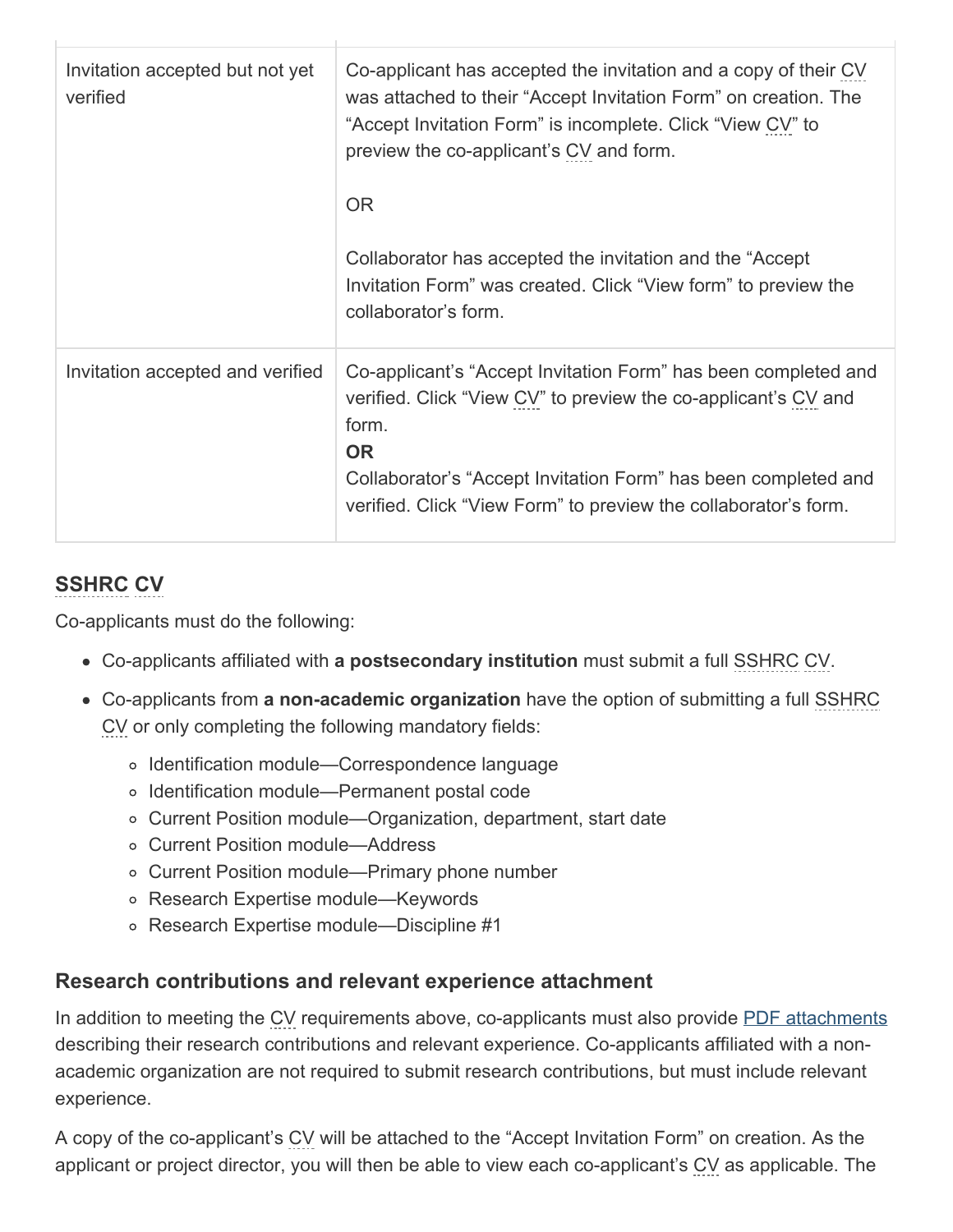instructions provided to co-applicants outline the sections that can be included in the attachment. Coapplicants can devote more space to certain sections depending on the nature of their past contributions and experience (for example, non-academic participants can have a larger [Relevant](#page-21-2) [experience](#page-21-2) section).

 $\Box$ 

# <span id="page-9-0"></span>**Invited partner organizations (mandatory)**

#### **Partner organization invitation process:**

- Enter the family name, first name and email address of each partner organization contact.
- Click "Save." The system will generate an email to each contact person, inviting them to participate in the application.
- **It is your responsibility as the applicant to ensure that the invited person verifies and completes the form in advance of the application deadline.**

**Note :** Your application will not be "Verified Successfully" if all the contacts you have invited have not successfully completed and verified their invitation.

| <b>Status</b>                               | <b>Definition</b>                                                                                                                                                                                                                                                |
|---------------------------------------------|------------------------------------------------------------------------------------------------------------------------------------------------------------------------------------------------------------------------------------------------------------------|
| Invitation not yet accepted                 | Partner organization contact has not accepted the invitation.<br><b>OR</b><br>If the partner organization contact deleted the system-generated<br>email by error, as the applicant, you can click "Resend email,"<br>and the same invitation will be sent again. |
| Invitation refused                          | Partner organization contact was unable to complete the form.                                                                                                                                                                                                    |
| Invitation accepted but not yet<br>verified | "Partner Organization Form" has been created but is incomplete.<br>Click "View" to preview the form.                                                                                                                                                             |
| Form completed                              | "Partner Organization Form" has been verified and completed.<br>The form will be attached electronically to your application once it<br>has been submitted to SSHRC.                                                                                             |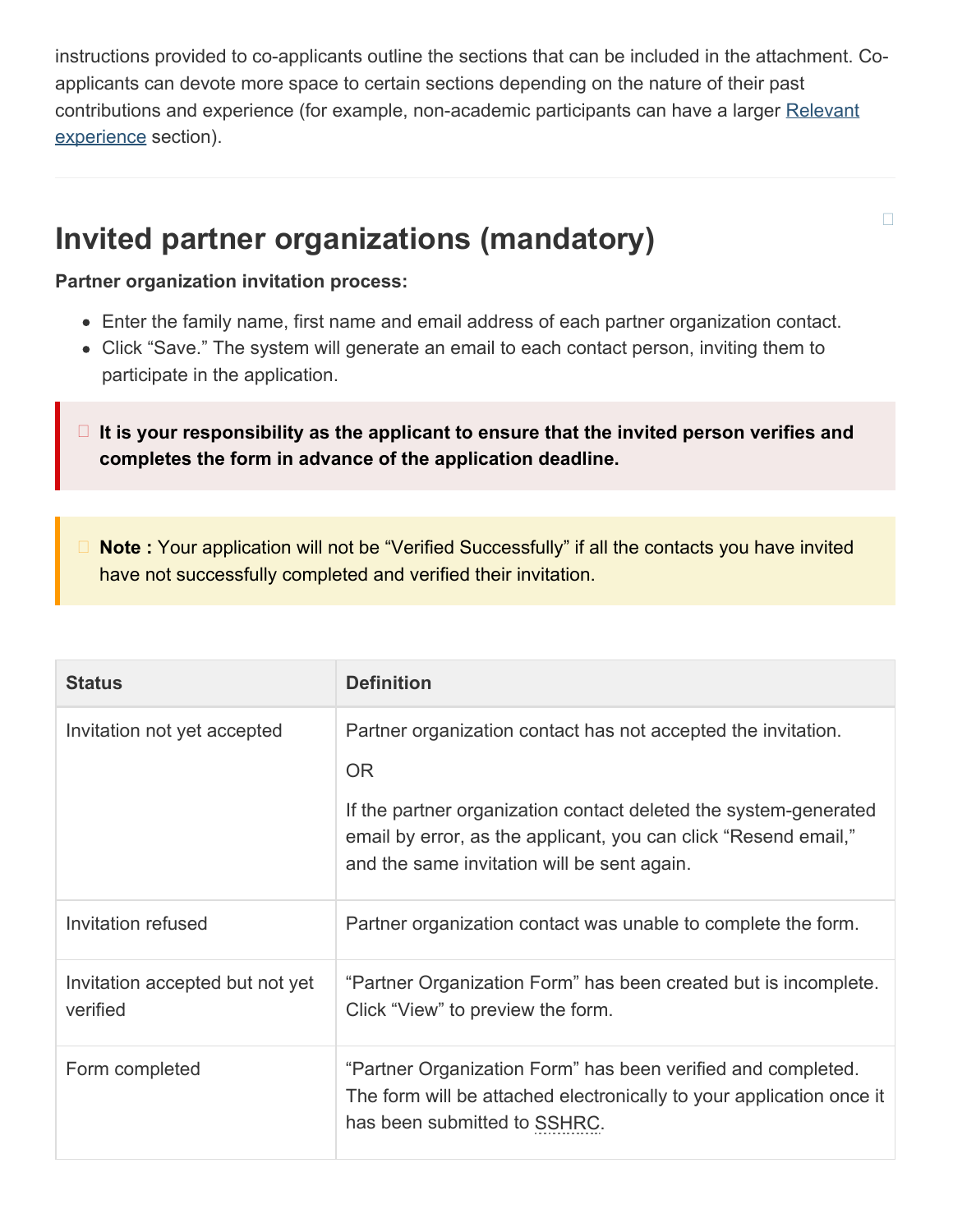**It is the responsibility of each invited partner organization contact to complete, verify and submit their "Accept Invitation Form," including their Letter of Engagement.** Each letter should be written on official letterhead and include the following:

- the relevance and significance of the project objectives for the partner organization;
- the exact nature of the involvement of the partner organization during the lifespan of the project, including the intellectual leadership and governance of the partnership, where appropriate;
- precise details on the financial and/or [in-kind contributions](https://www.sshrc-crsh.gc.ca/funding-financement/programs-programmes/definitions-eng.aspx#a15) to be provided by the partner; and
- the expected outcomes that the partner organization wishes to achieve.

By submitting, the partner organization is acknowledging that it has read and agrees in principle with the objective(s) of the proposal.

If the organization with which the applicant is affiliated wishes to participate as a partner organization, the applicant must follow the same process for inviting a partner organization as outlined above. The letter of engagement must be signed by the appropriate official(s) (e.g., department chair, non-governmental organization executive).

П

# <span id="page-10-0"></span>**List of potential partner organizations and other contributors (if applicable)**

#### **Maximum two pages**

Attach a list of the potential partner organizations and other contributors you plan to engage during the lifetime of your grant. Include email addresses and website links, if available.

The list should be divided into the following categories:

#### **Potential partner organizations**

Indicate whether each partner listed has been invited to participate.

#### **Other contributors**

Other contributors include organizations (e.g., philanthropic foundations, private sector organizations) or individuals who are not invited partners, but who are likely to provide cash and/or [in-kind contributions](https://www.sshrc-crsh.gc.ca/funding-financement/programs-programmes/definitions-eng.aspx#a15) during the lifetime of your grant.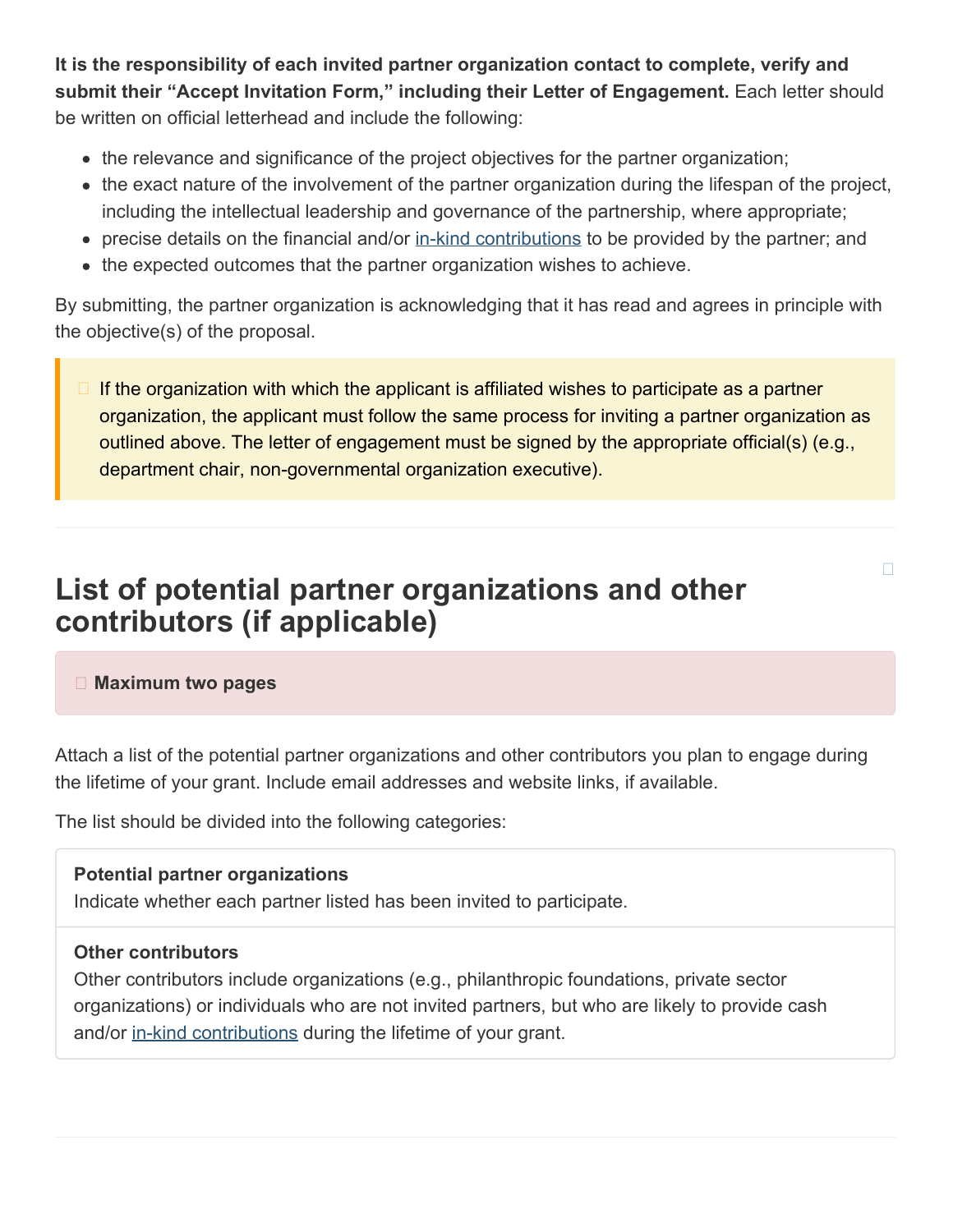#### <span id="page-11-0"></span> **Maximum one page**

Provide a clear summary of your proposal indicating:

- the challenges or issues to be addressed;
- the overall goal and objectives of the proposed partnership; and
- the breadth of the partnership, and the meaningful engagement of the partner organizations involved.

# <span id="page-11-1"></span>**Knowledge mobilization plan (mandatory)**

#### **Maximum two pages**

In planning your research project, consider the ways in which merit reviewers assess knowledge mobilization activities. For example, reviewers are advised to evaluate, under the Feasibility criterion, the "quality and appropriateness of knowledge mobilization plans, including effective dissemination, exchange and engagement with stakeholders within and/or beyond the research community, where applicable."

SSHRC encourages its funding recipients to disseminate research knowledge in both official languages, whenever feasible and/or appropriate.

Include a plan to increase knowledge uptake by target audiences, and anticipated outputs, outcomes and/or impacts of social sciences and humanities knowledge among various appropriate audiences or participants (academic and/or non-academic), including:

- methodologies and approaches to engage appropriate target audiences or participants, including, as applicable, diverse groups of researchers, policy-makers, business leaders, community groups, educators, media, international audiences, practitioners, decision-makers and the general public;
- timeframes or a schedule for the intended knowledge mobilization activities; and
- justifications for how the above points fit within the project's particular knowledge mobilization objectives.

#### **Open access and data management**

Grant holders must follow the [Tri-Agency Open Access Policy on Publications.](http://www.science.gc.ca/eic/site/063.nsf/eng/h_F6765465.html?OpenDocument) To the extent possible, and in keeping with this policy and SSHRC's endorsement of open access forms of knowledge dissemination, grant holders should make their research results openly available through, for

П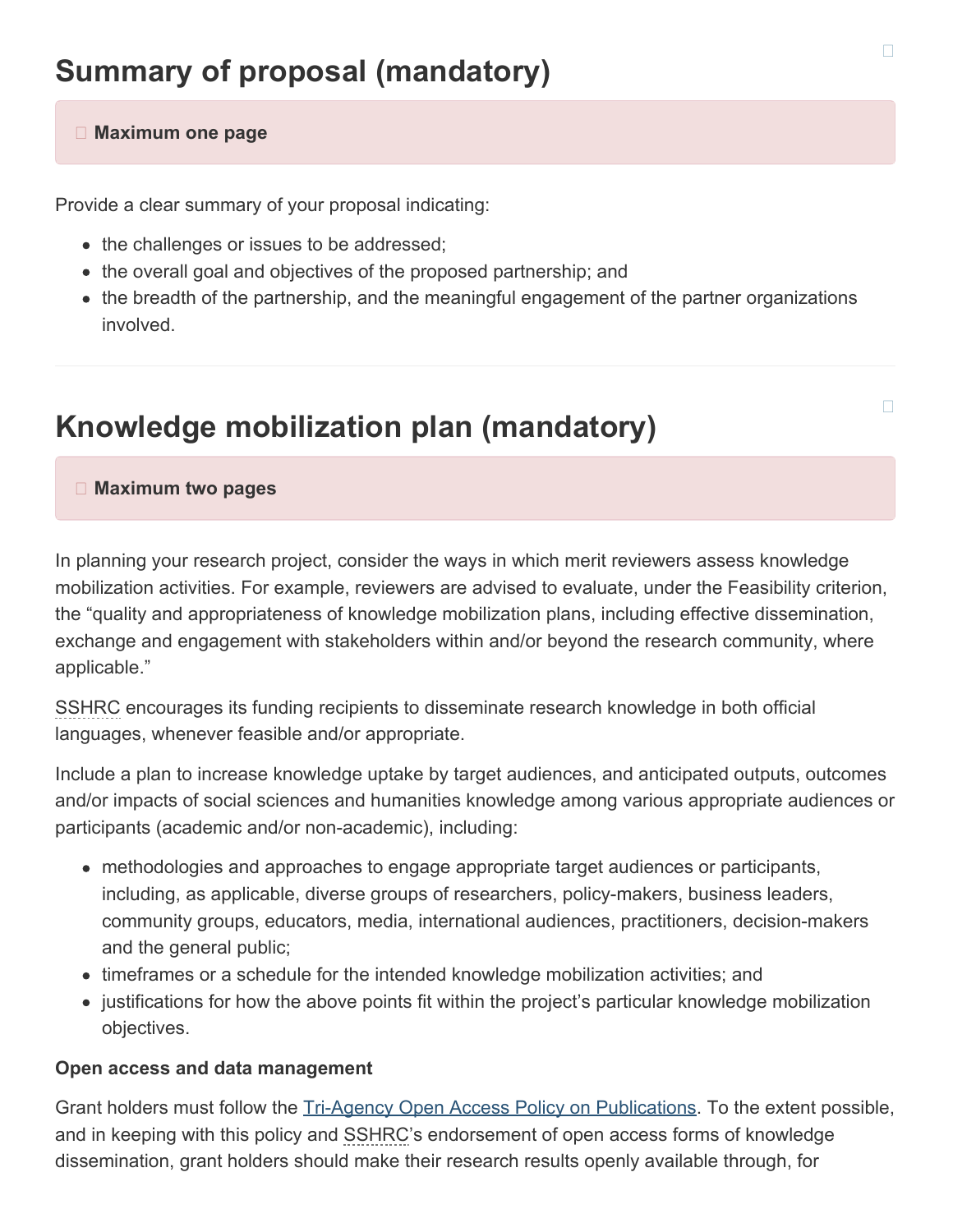example, open access publications, websites, publicly accessible databases and/or institutional repositories. To learn more, consult the [Open Access overview](http://www.science.gc.ca/eic/site/063.nsf/eng/h_75F21A63.html?OpenDocument).

# <span id="page-12-0"></span>**List of references or bibliography (mandatory)**

 **Maximum ten pages**

List all references cited or works referred to in your proposal. SSHRC recognizes and allows the use of different referencing styles.

# <span id="page-12-1"></span>**Expected outcomes (mandatory)**

The project's expected outcomes are essential for the adjudication of the proposal and are part of the Challenge evaluation criterion. Elaborate on the potential benefits and/or outcomes of your proposed project. You will be able to share how your outcomes have evolved in follow-up achievement reports.

### **Outcomes**

Research and related outcomes include enhanced curriculum and teaching material, enriched public discourse, improved public policies, enhanced business strategies and increased innovations in every sector of society, as well as graduate supervision opportunities. Research outcomes, which are facilitated by the effective mobilization of knowledge, then permeate daily life in the form of new thinking and behaviour that lead to improvements in our economic, social, cultural and intellectual well-being.

For "Scholarly benefits," "Social benefits" and "Audiences," indicate and rank selections in order of importance. If the information is not listed, select "Other" from the list and type the information in the box provided.

### **Expected outcomes summary Maximum one page**

Describe the potential long-term benefits and outcomes (e.g., evolution, effects, potential learning and implications) that could emerge from the proposed project as a result of knowledge mobilization activities.

 $\Box$ 

 $\Box$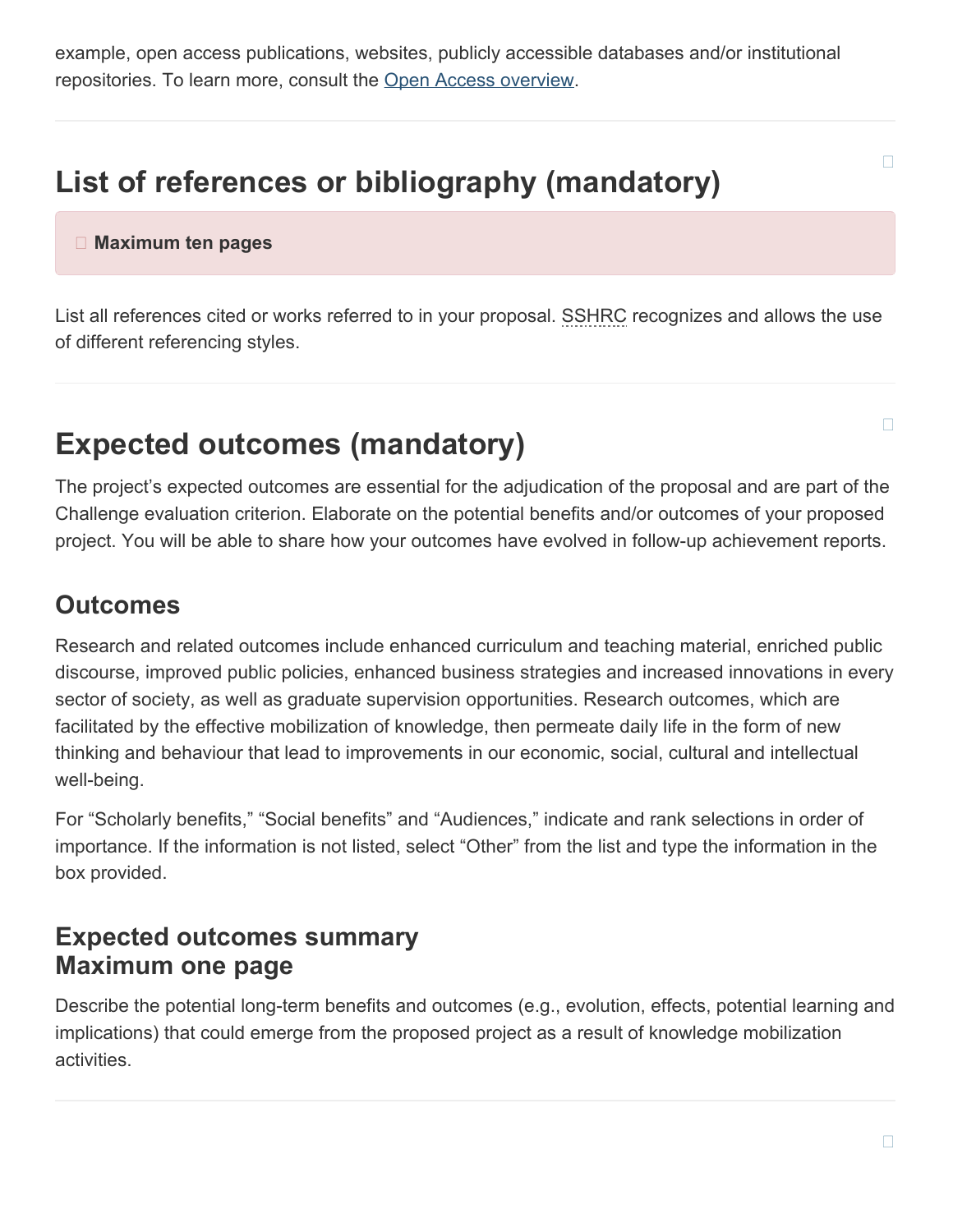# <span id="page-13-0"></span>**Goal and project description (mandatory)**

#### **Maximum five pages**

**Before writing your proposal, consult the [evaluation criteria](https://www.sshrc-crsh.gc.ca/funding-financement/programs-programmes/partnership_development_grants-subventions_partenariat_developpement-eng.aspx#6) in the funding opportunity description.** SSHRC encourages the use of tables and charts, as they are often the most effective and efficient way to capture the proposed structure and co-ordination of [formal partnerships](https://www.sshrc-crsh.gc.ca/funding-financement/programs-programmes/definitions-eng.aspx#a10) and activities.

Provide the following information in your description:

- State the overall goal and specific objectives that the partnership will address and demonstrate the relevance and significance of these objectives for the partner organizations.
- Describe the originality, significance (economic, social, cultural and intellectual) and expected contribution to knowledge in the social sciences and/or humanities of the proposed project.
- Demonstrate the appropriateness of the theoretical and methodological approaches that will be chosen to meet the stated objectives. Include a literature review. SSHRC encourages applicants to discuss, if applicable, how research data arising from the project will be managed, including collection, preservation and sharing.
- Address the appropriateness of the duration (one to three years) chosen to achieve the objectives.
- Contingency plans related to the potential impact of the COVID-19 pandemic on your research project may be described in this section, if appropriate. This is not mandatory, but it may assist the merit review committee in assessing the feasibility of your proposal if your research plans are significantly disrupted, e.g., if international travel is not possible.

П

# <span id="page-13-1"></span>**Research-creation support material**

#### **Maximum one page**

If in the [Identification module](#page-3-1) you have self-identified yours as a [research-creation](https://www.sshrc-crsh.gc.ca/funding-financement/programs-programmes/definitions-eng.aspx#a22) project, you **may** include a website link to provide samples of work that best illustrate the qualifications of the team and/or the nature of the proposed research-creation.

When including a website link, follow these instructions:

Provide the complete and exact URL and indicate the path to access the intended support material on the website.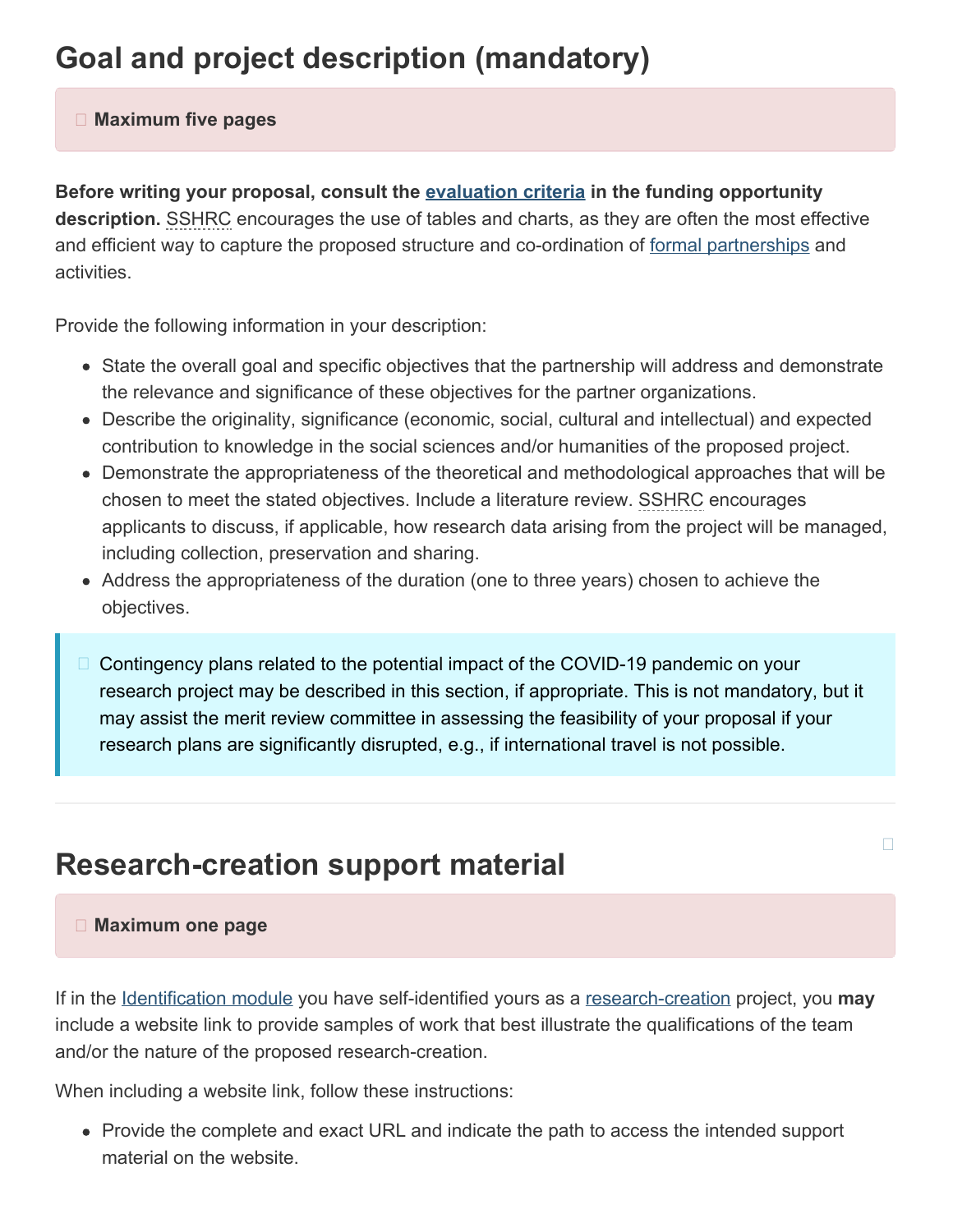- Include a list of up to three works or excerpts of works to which you would like to direct the reviewers (e.g., images, audio, video, written material). Provide titles, dates of creation/production and a brief context for the works presented. Explain why you are including these items and how they relate to your proposed project.
- Ensure that the website and all links involved will be operational up to six months after the application deadline.
- Specify the browser and version that should be used.
- SSHRC assumes no responsibility in cases where links provided are broken or the server is unavailable during the adjudication period. Reasonable efforts will be made to view or listen to support material; however, due to technical challenges, SSHRC cannot guarantee that the samples will be accessed. Consider that reviewers will have very limited time per application to view, read or listen to samples of work. Note that only links provided in the support material attachment will be used by merit reviewers.

See SSHRC's [Guidelines for Research-Creation Support Materials](https://www.sshrc-crsh.gc.ca/funding-financement/policies-politiques/research_creation-recherche_creation-eng.aspx) for more information.  $\Box$ 

 $\Box$ 

# <span id="page-14-0"></span>**Description of formal partnership (mandatory)**

#### **Maximum four pages**

Define and fully describe the partnership, so committee members can clearly understand that your proposal is a genuine [formal partnership](https://www.sshrc-crsh.gc.ca/funding-financement/programs-programmes/definitions-eng.aspx#a10). In this attachment, explain:

- why a partnership approach is appropriate for the proposed activities, and demonstrate, specifically, how such a partnership adds value beyond what could be achieved through other approaches;
- the partnership's governance structure, clearly demonstrating the involvement of key partner organizations in the decision-making process and explaining the conditions, if any, under which they are participating (you may wish to include a diagram to illustrate the governance structure);
- how the partner organizations will participate in the intellectual leadership of the partnership;
- the anticipated challenges in building the partnership, and how these will be addressed;
- how partner organizations will benefit from participating in the partnership;
- how your application integrates the expertise of all partner organizations in the conduct of the activities.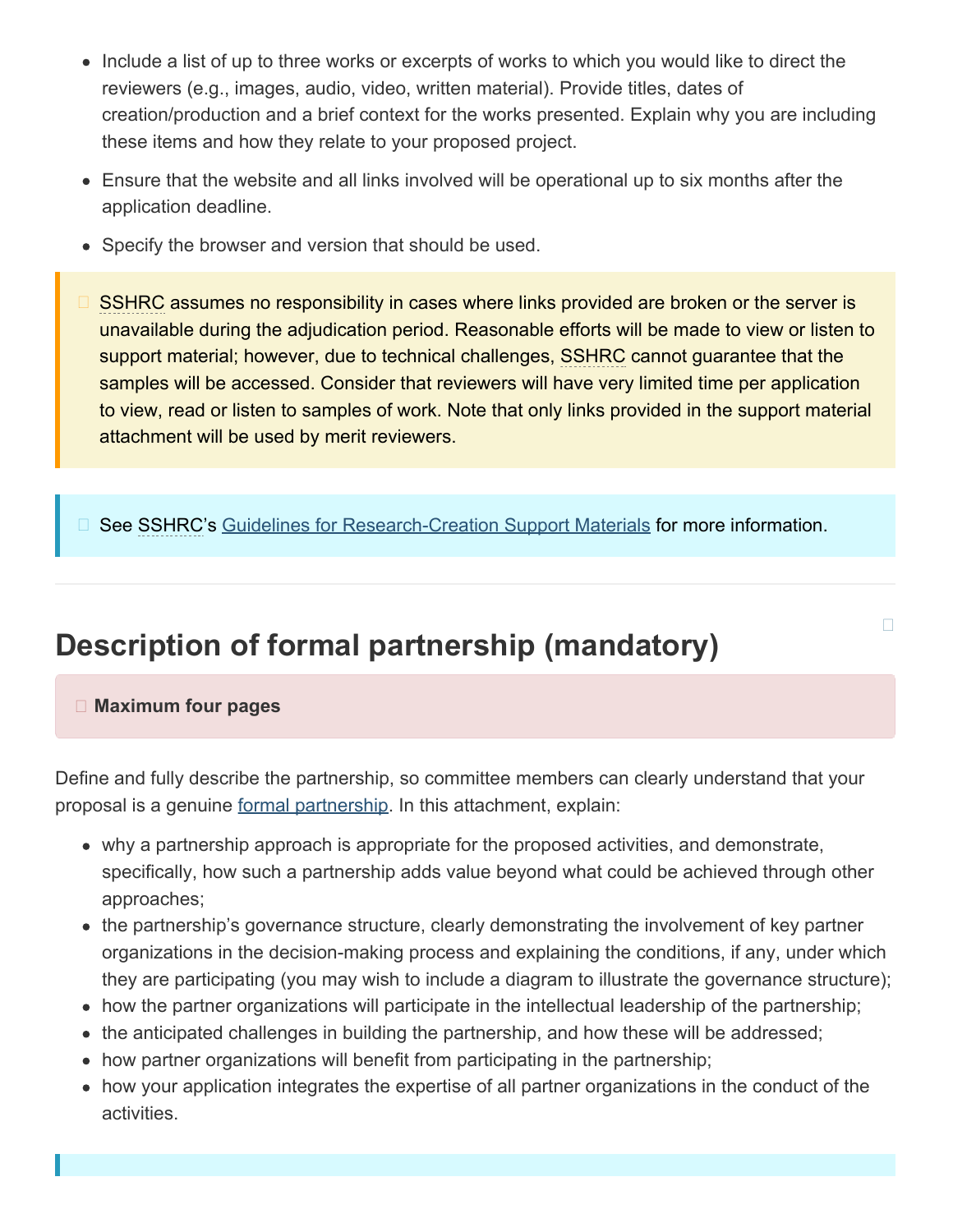Although only one person can be the official applicant named on the application form for accountability reasons, it is permissible to propose a co-director leadership model in the narrative portions of the application, if appropriate.  $\Box$ 

# <span id="page-15-0"></span>**Contributions plan (mandatory)**

#### **Maximum one page**

Detail your plan to secure cash and/or [in-kind contributions](https://www.sshrc-crsh.gc.ca/funding-financement/programs-programmes/definitions-eng.aspx#a15). The plan must describe:

- the confirmed contributions of the applicant's institution/organization;
- the confirmed or proposed contributions from partner organizations and/or other sources;
- how you will continue to seek and to secure cash and/or in-kind support during the life of the grant (one to three years); and
- how the support will benefit the partnership.

See SSHRC's the [Guidelines for Cash and In-Kind Contributions](https://www.sshrc-crsh.gc.ca/funding-financement/policies-politiques/cash_inkind-especes_en_nature-eng.aspx) for more information.

# <span id="page-15-1"></span>**Participants' involvement (mandatory)**

#### **Maximum two pages**

Explain the different types of expertise needed to ensure the partnership's success. Describe the roles, responsibilities and contributions of the applicant and key co-applicants and/or collaborators, as well as other key participants. Clearly indicate, where appropriate, whether they are from an academic or a non-academic sector (e.g., not-for-profit organization, philanthropic foundation, public or private sector organization), and how the activities and expertise of each member will support and enhance the proposed partnership.

# <span id="page-15-2"></span>**Training and mentoring (mandatory)**

 **Maximum one page**

# $\Box$

 $\Box$ 

 $\Box$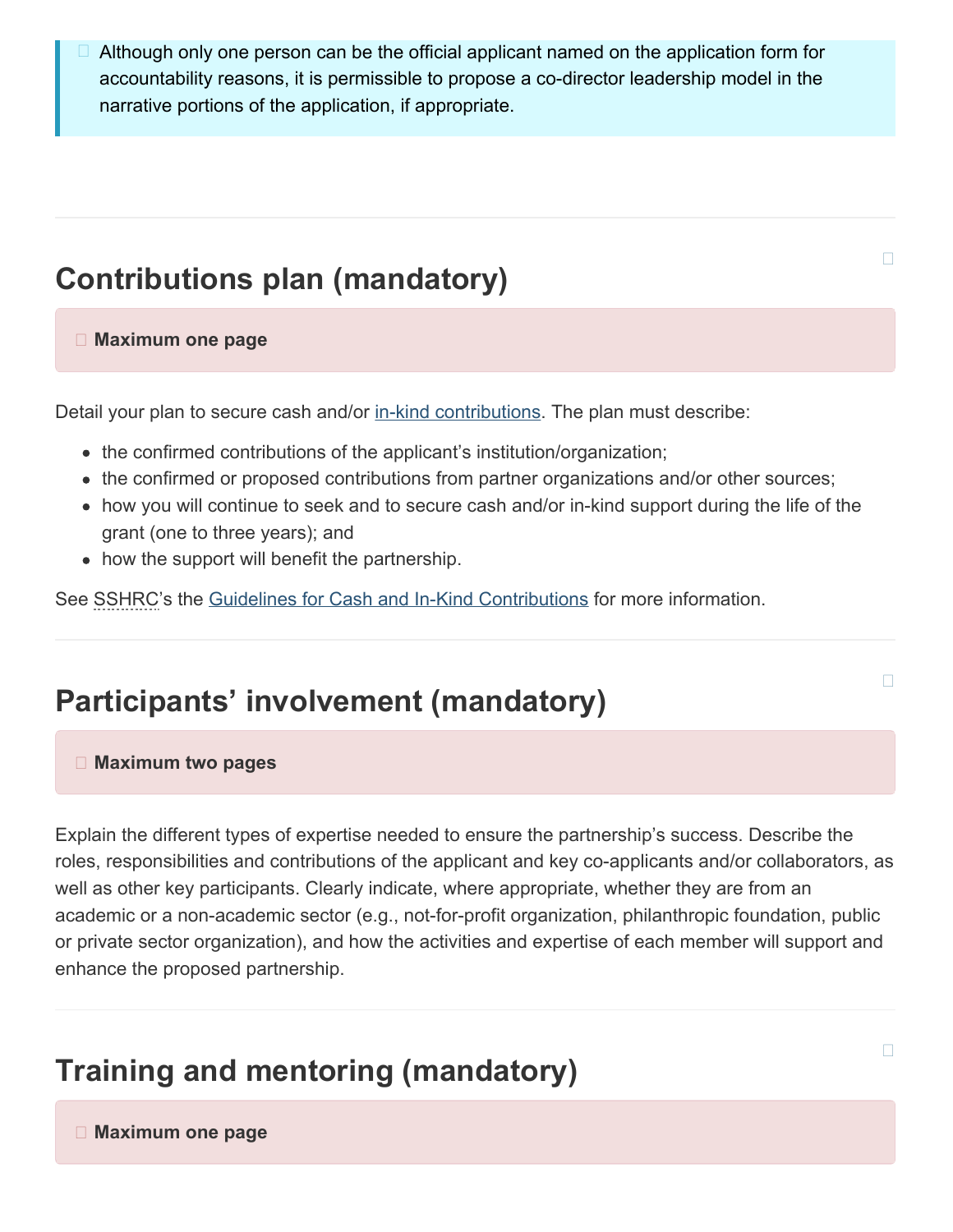It is expected that students, [emerging scholars](https://www.sshrc-crsh.gc.ca/funding-financement/programs-programmes/definitions-eng.aspx#a12) (e.g., postdoctoral researchers and other scholars in similar situations) and/or other highly qualified personnel (e.g., practitioners, subject matter experts, Indigenous Elders) will meaningfully participate in the proposed initiatives. Clearly describes the specific roles and responsibilities of students, emerging scholars and/or other highly qualified personnel, indicating the work they will be undertaking.

Consult the [Guidelines for Effective Research Training](https://www.sshrc-crsh.gc.ca/funding-financement/policies-politiques/effective_research_training-formation_en_recherche_efficace-eng.aspx) in preparing this section of the application. These guidelines will also be provided to reviewers.

Include:

- the nature and extent of training, mentoring and employability activities;
- the capacity of the project director and team members to provide the proposed training, mentoring and employability activities;
- the anticipated number of students, emerging scholars and/or other highly qualified personnel (where applicable, indicate the level of study—i.e., undergraduate, master's or doctoral) to be trained and mentored;
- the nature and level of specialized skills that the students, emerging scholars and/or other highly qualified personnel will develop as a result of their participation; and
- any career development opportunities for students, emerging scholars and/or other highly qualified personnel.

If you selected "Mitacs Accelerate internships" as a "joint initiative" under Identification, provide summary information about the proposed internship(s), such as the objectives, expected deliverables, benefits to interns, percentage of time to be spent onsite with the partner organization, and planned activities.

This funding opportunity's recipients are automatically preapproved for Mitacs Accelerate internships. Interested grant holders must submit a completed Mitacs Accelerate application form to Mitacs after SSHRC competition results have been announced. To access the Accelerate application form, contact a [Mitacs business development representative](http://www.mitacs.ca/en/contact-us/business-development).

Mitacs internships cannot be the only mechanism for training included in a research project.

# <span id="page-16-0"></span>**Evidence of formal partnership (mandatory)**

 $\Box$ 

#### **Maximum fifteen pages**

You must provide documented evidence that demonstrates the quality, commitment and agreement of the [formal partnership](https://www.sshrc-crsh.gc.ca/funding-financement/programs-programmes/definitions-eng.aspx#a10). Evidence can include, but is not limited to:

governance frameworks;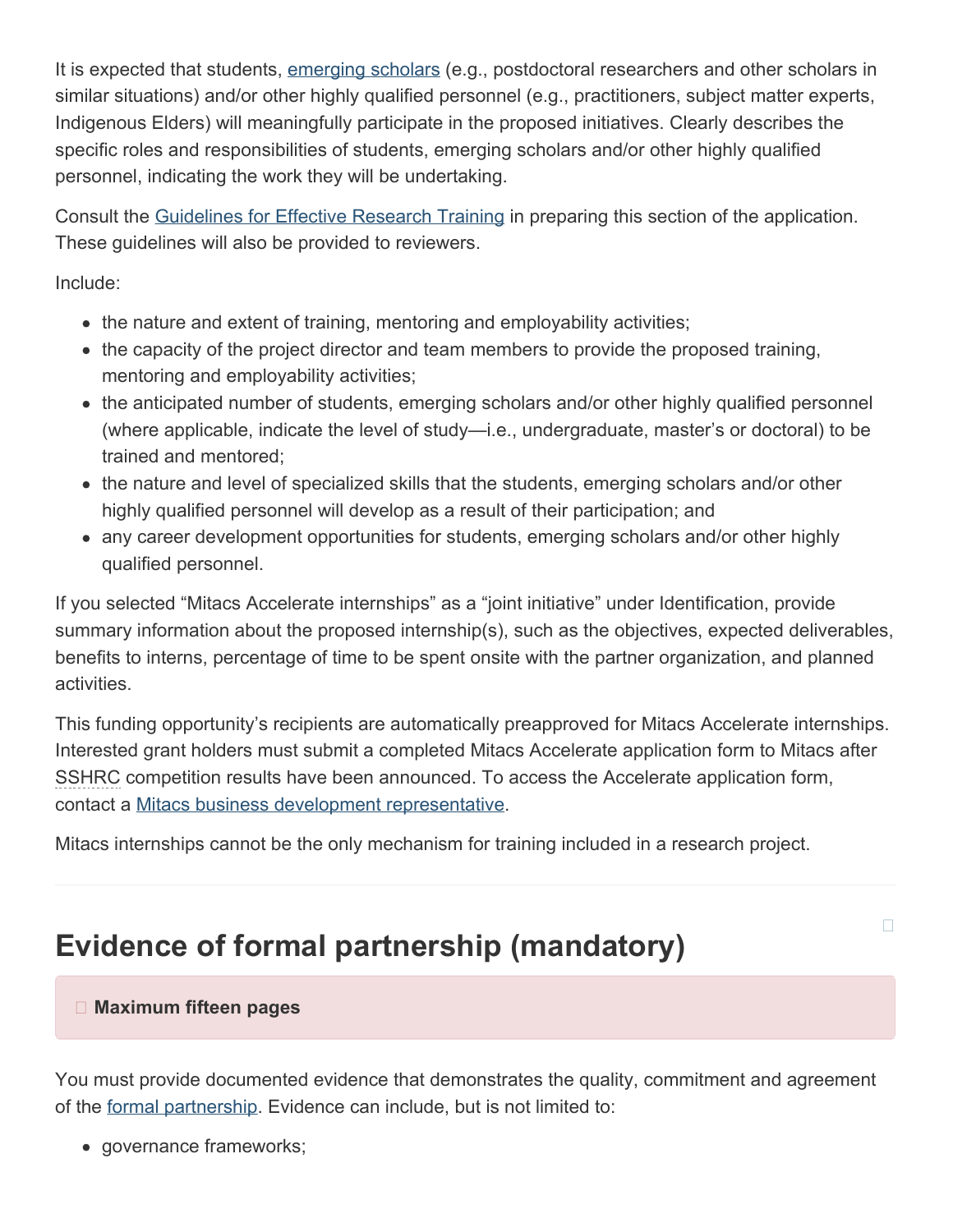- agreements (e.g., intellectual property, conflict resolution);
- strategic plans;
- other relevant documentation

Do not provide letters of engagement from partner organizations in this section, as these will already be included elsewhere in your application.

 $\Box$  Any information you provide in this section that is not documented evidence of a formal partnership may be removed from your application prior to its evaluation.

# <span id="page-17-0"></span>**Funds requested from SSHRC (mandatory)**

For each budget year, estimate the costs you are asking SSHRC to fund. All budget costs must conform to the rates and regulations of the applicant's or project director's institution or not-for-profit organization and take into account the [Tri-Agency Guide on Financial Administration's principles](https://www.nserc-crsng.gc.ca/InterAgency-Interorganismes/TAFA-AFTO/guide-guide_eng.asp#10) [governing the appropriate use of funds.](https://www.nserc-crsng.gc.ca/InterAgency-Interorganismes/TAFA-AFTO/guide-guide_eng.asp#10) All costs must be justified in terms of the needs of the project, including costs for organizing and integrating team activities and for communicating results to audiences, stakeholders and the public. The budget will be adjudicated according to the appropriateness of the requested budget, and to the justification of other planned resources (e.g., time, human and financial), including [cash and in-kind support](https://www.sshrc-crsh.gc.ca/funding-financement/policies-politiques/cash_inkind-especes_en_nature-eng.aspx) already or to be secured from partner organizations.

 $\Box$ 

- SSHRC provides the following guidelines to committee members regarding the adjudication of the budget subcriteria of the overall Feasibility score:
	- Committees may consider failing a project on the Feasibility criterion if they determine that 30% or more of the overall budget request is insufficiently justified and/or not appropriate to the proposed objectives or outcomes of the project.
	- Committees will use the principle of minimum essential funding to guide their budget discussions.
	- Committees may recommend minor budget reductions when they determine the request is inadequately justified and/or not appropriate as described above, and where they judge that savings could be achieved without jeopardizing the project objectives.

Enter amounts rounded to the nearest dollar without any spaces or commas (e.g., 2000). For blank entries, leave in the "0" value.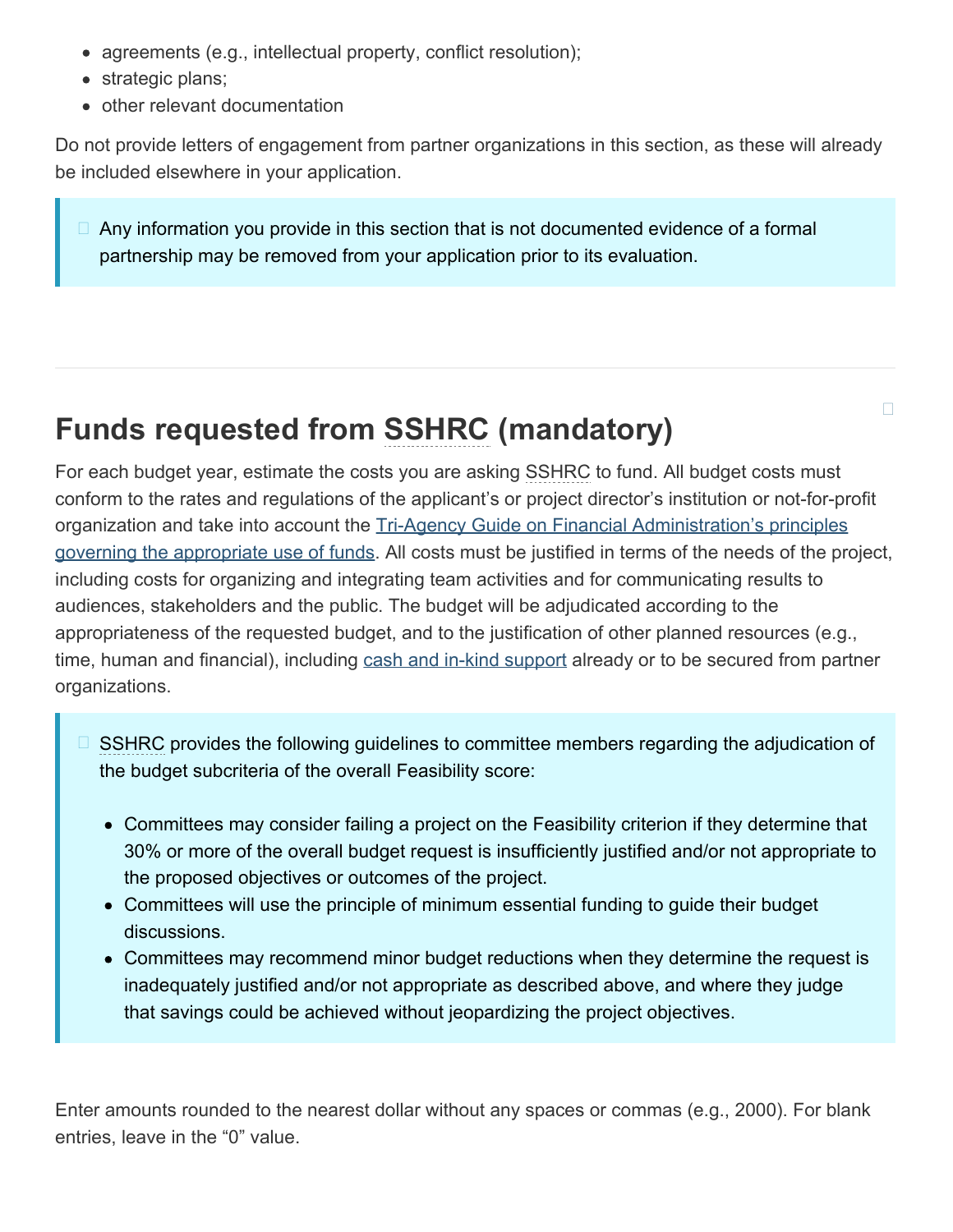### **Personnel costs**

For each of the categories below, enter the number of students and non-students you plan to hire, whether as salaried employees or as recipients of stipends.

### <span id="page-18-0"></span>**Student and non-student salaries and benefits**

For each applicable category, enter the number of students and non-students to be hired. Specify the total amount to be paid. When students are paid by wage, the amounts should follow the institution's collective agreement or policy.

### **Student stipends**

You may request stipends for graduate students and postdoctoral researchers. Stipends must be justified in terms of the research, research training and/or research-related objectives. The work performed by stipend recipients should be an integral part of the project. Stipend rates are set by the institution concerned.

### **Other—Salary research allowances**

[Salary research allowances](https://www.sshrc-crsh.gc.ca/funding-financement/policies-politiques/g_stipends-s_indemnite-eng.aspx) are an eligible expense. These stipends cover up to 50% of the cost of temporarily replacing an employee from a Canadian not-for-profit organization who will be devoting their time as a project director or co-investigator on a SSHRC-funded research project. The request for a salary research allowance must be justified in the proposal.

Salary research allowances can be used only by not-for-profit organizations that have project director or co-applicants listed on their Notice of Award. Researchers holding an academic position at a postsecondary institution and government employees are not eligible for salary research allowances.

Note that a salary research allowance is not a salary for the project director or co-applicant, but is paid to the Canadian not-for-profit organization to offset the costs of replacing its employee.

### □ For further information, see SSHRC's [Salary Research Allowances policy.](https://www.sshrc-crsh.gc.ca/funding-financement/policies-politiques/g_stipends-s_indemnite-eng.aspx)

### **Travel and subsistence costs**

Enter, by budget year, the total amounts requested for travel abroad and within Canada for both the research team and student personnel. Travel and subsistence costs must be based on rates approved by the institution or organization that will administer the funds.

### **Other expenses**

### **Professional or technical services**

Consulting fees for professional and technical services are eligible expenditures only if the budget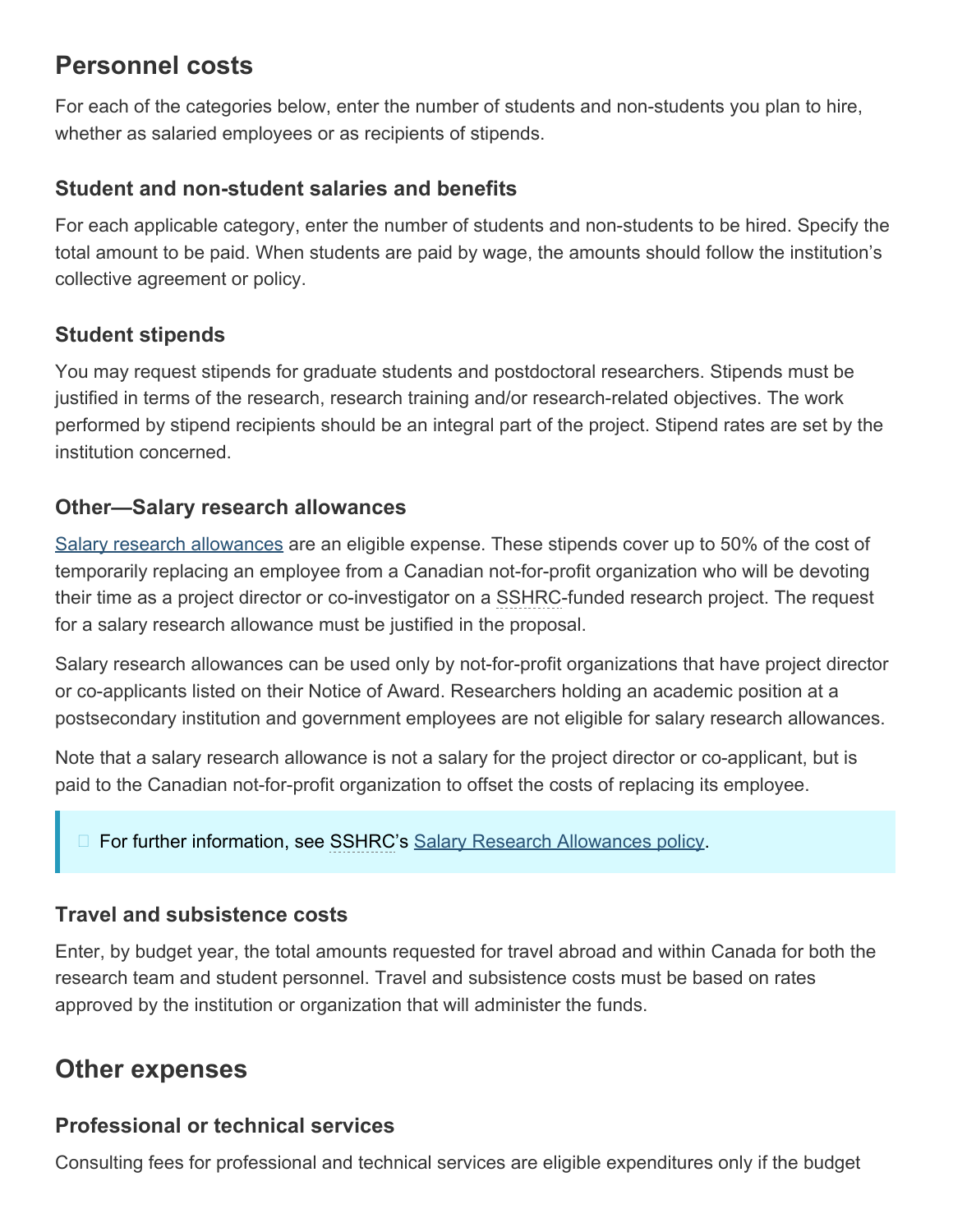justification demonstrates that expert advice is needed.

### **Supplies**

You can include other supply items (e.g., software, stationery, postage and telephone calls) only if they directly relate to the research and are not provided by the administering institution to their research personnel or by the employer.

### **Non-disposable equipment—computer hardware**

Purchase or rental of computers and associated hardware is allowable only if these are not provided by the administering institution to their research personnel or by the employer.

### **Other non-disposable equipment**

Purchase or rental of equipment (e.g., audio or video equipment) is allowable only if these are not provided by the administering institution to their research personnel or by the employer.

### **Other expenses**

Specify other research and/or related expenses not already included.

# <span id="page-19-0"></span>**Budget justification (mandatory)**

#### **Maximum two pages**

Using the categories listed on the **Funds requested from SSHRC** page, explain how you will use the funds in each budget category to achieve the project objectives. For example, under the [Student and](#page-18-0) [non-student salaries and benefits](#page-18-0) categories, explain why these people need to be hired to meet the project's objectives. Applicants are reminded of SSHRC's mandate to provide training opportunities for students, [emerging scholars](https://www.sshrc-crsh.gc.ca/funding-financement/programs-programmes/definitions-eng.aspx#a12) and other highly qualified personnel, as applicable. Justify any funds that appear in the category "Other."

П

Ensure that your budget requests match the level of funding that is essential to complete the proposed activities. Note that the adjudication committee may deem your application less competitive if it finds that you are requesting non-essential funding. Committees will use the principle of minimum essential funding to guide their discussions of project budgets.

In reviewing the funding you have requested, committee members, and external reviewers where applicable, take into account the quality of your overall financial planning, your justification of the proposed expenditures, and the institutional and partner organization funding that you have secured. It is also important to indicate how the budget requested from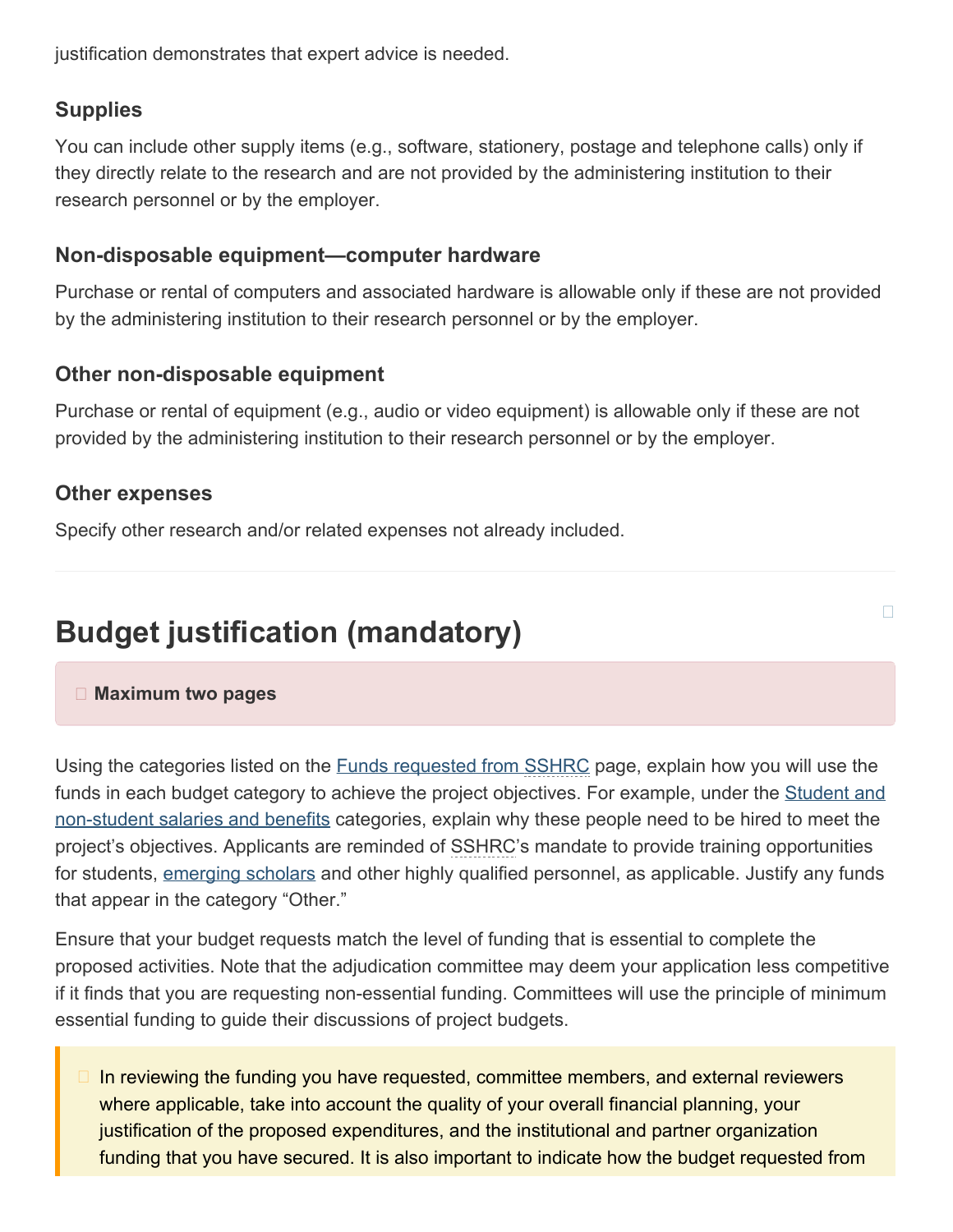SSHRC and the partners' contributions will complement each other and benefit the objectives of the partnership.

# <span id="page-20-0"></span>**Funds from other sources**

List all contributors (e.g., host institution or organization, individuals, not-for-profit organizations, philanthropic foundations and private sector organizations), apart from confirmed partners, that are providing [cash and/or in-kind contributions](https://www.sshrc-crsh.gc.ca/funding-financement/policies-politiques/cash_inkind-especes_en_nature-eng.aspx) for the proposal. Indicate whether or not these funds have been confirmed.

If a funding source is not listed, select "Other" using the "List…" button. Type in the source name and amount and identify the contribution type.

If you have received more than one contribution of the same type from a single funding source (i.e., cash or in-kind) and with the same confirmation status, you must combine these into one entry (e.g., two confirmed \$20,000 cash contributions from a university become one confirmed \$40,000 cash contribution). Enter amounts rounded off to the nearest dollar—in Canadian currency—without spaces or commas (e.g., 40000). For blank entries, leave in the "0" value.

When you save the data, five new blank entry lines will be added to the screen to allow you to enter additional funding entries, if necessary.

# <span id="page-20-1"></span>**Total project cost**

Each partner organization will complete a "Contributions from Partner Organization" page (i.e., budget) indicating whether each budget item has been confirmed. When all Contributions from partner organization pages have been submitted, the amounts from each budget item will be automatically totalled. After the data are saved, the system will automatically display these totals in a PDF version of this page of the application form.

#### **A. Total of all partner organizations' contributions**

The system will total the values entered for "Cash" and "In-kind."

#### **B. Total funds from other sources**

Once you complete the "Funds from other sources" screen and save the data, the system will display the totals on line B.

#### **C. Total funds requested from SSHRC**

For each year, the amounts from "Student salaries and benefits / Stipends" to "Other expenses (specify)" will be automatically totalled. After the data are saved, the system will automatically display the totals on line C.

 $\Box$ 

 $\Box$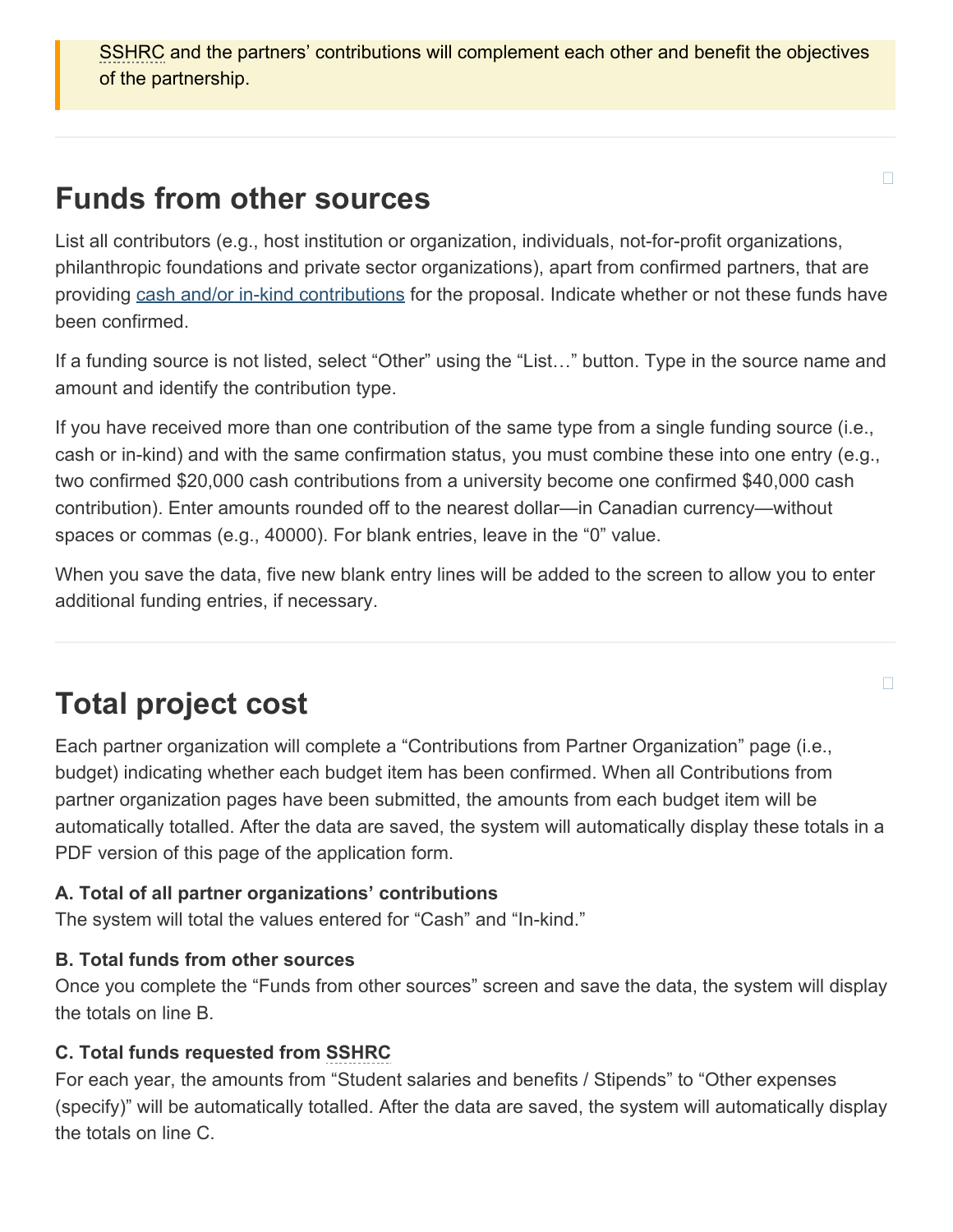# <span id="page-21-0"></span>**Impact assessment—Appendix A**

If you have selected "Yes" to at least one of the questions in the Impact assessment section on the Activity details screen, you must complete the ["Impact Assessment Form](https://www.sshrc-crsh.gc.ca/funding-financement/forms-formulaires/pdf/EI_Appendix_A-IA_Annexe_A-eng.pdf)" (Appendix A) and upload it to the Impact assessment page.

If none of these situations apply to your proposed research activities, then the Impact Assessment Form (Appendix A) is not needed.

# <span id="page-21-1"></span>**Exclusion of potential reviewers (if applicable)**

#### **Maximum one page**

List potential reviewers who, in your opinion, would be unlikely to provide an impartial review. Provide a justification for excluding potential reviewers (e.g., experts with whom you or members of your research team have had serious disputes). While SSHRC cannot be bound by this information, it will be taken into consideration in the selection of reviewers.

This information will be held in strictest confidence and will not be provided to external reviewers or members of the adjudication committee. Any exclusion should be renewed with any subsequent applications, if still relevant.

## <span id="page-21-2"></span>**Research contributions and relevant experience (mandatory)**

#### **Maximum five pages**

Applicants must attach Research contributions and relevant experience. You have five pages in total to address the sections below, as applicable. You may choose to devote more space to certain sections depending on the nature of your past contributions and experience (for example, nonacademic applicants may choose to have a larger "Relevant experience" section). The attachment should be presented in this order, as applicable:

 $\Box$ 

 $\Box$ 

 $\Box$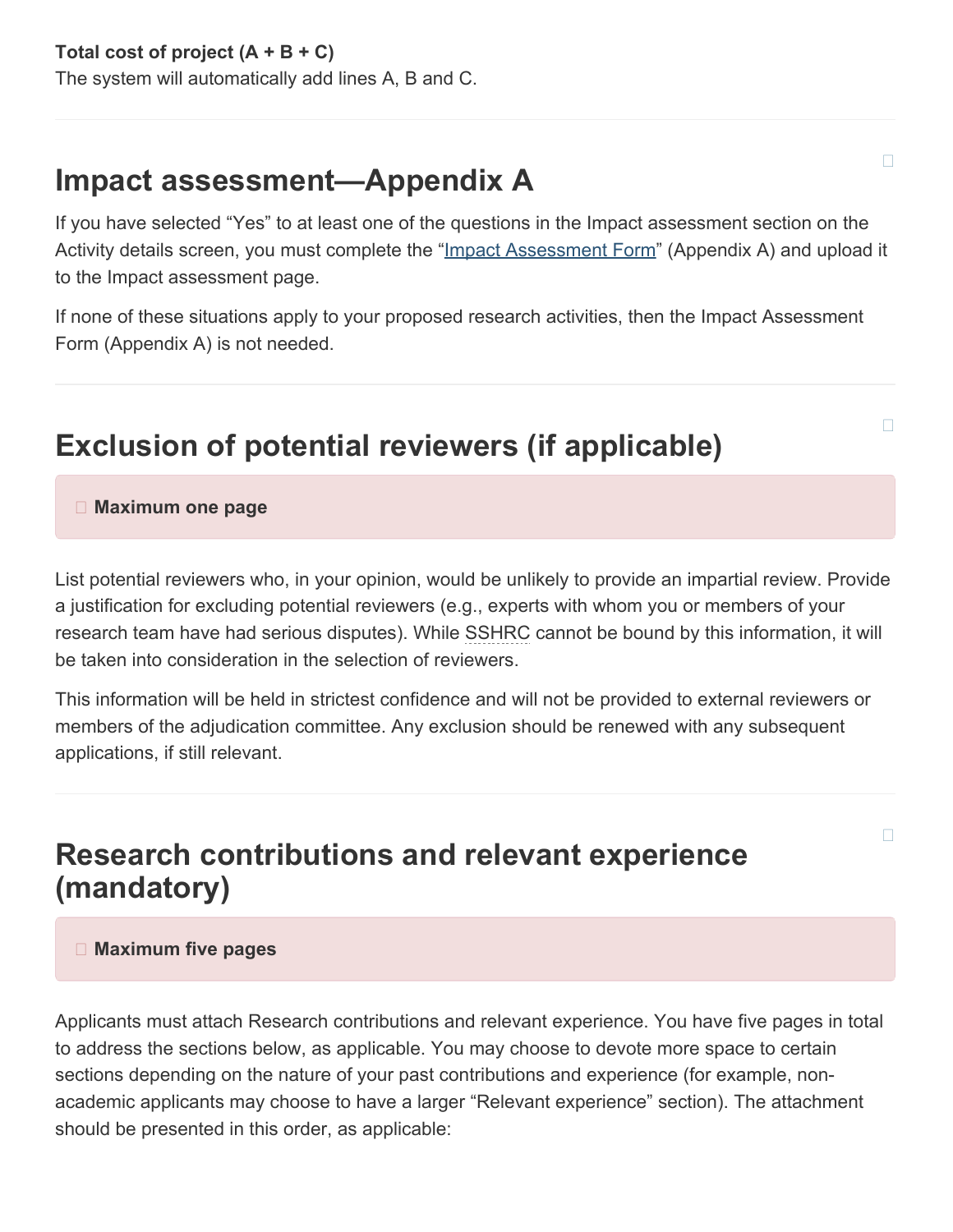- 1. [Relevant research contributions over the last six](#page-22-0) years
- 2. [Other research contributions](#page-23-0)
- 3. [Most significant career research contributions](#page-23-1)
- 4. [Career interruptions and special circumstances](#page-23-2)
- 5. [Contributions to training](#page-24-0)
- 6. [Relevant experience](#page-24-1)

## <span id="page-22-0"></span>**1. Relevant research contributions over the last six years**

Outline your research contributions within six years of the application deadline date. In the case of those candidates claiming career interruptions ([see 4. below](#page-23-2)), you may include publications drawn from your most recent periods of research activity to an overall total of six years.

Provide details, as appropriate, about the contributions you listed, as follows:

- $\bullet$  In the left margin, identify with an asterisk (\*) research contributions that resulted from previous SSHRC support.
- Specify your role in co-authored publications.
- For published contributions, provide complete bibliographic notices (including co-authors, title, publisher, journal, volume, date of publication and number of pages) as they appear in the original publication.
- For publications in languages other than French or English, provide a translation of the title and the name of the publication.
- For recent graduates, list theses.

Group your contributions by category in the following order, as applicable, listing your most recent contributions first.

### **Refereed contributions**

Examples include books (where applicable, subdivide according to those that are single-authored, coauthored and edited works), monographs, book chapters, articles in scholarly refereed journals and conference proceedings.

Be aware that a "refereed work" involves its assessment:

- in its entirety—not merely an abstract or extract;
- before publication; and
- by independent (at arm's length from the author), anonymous, qualified experts.

### **Other refereed contributions**

Examples include papers presented at scholarly meetings or conferences and articles in professional or trade journals.

### **Non-refereed contributions**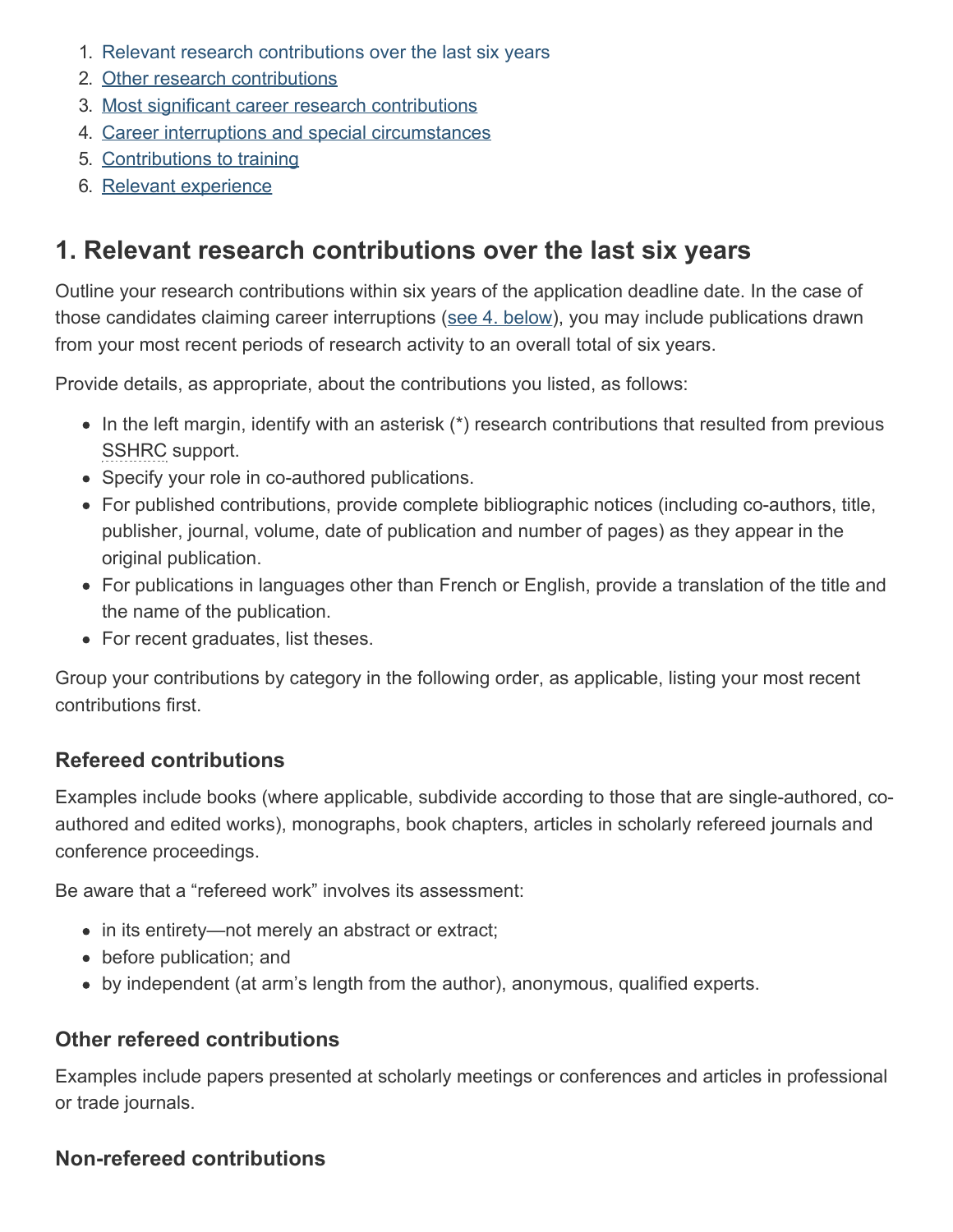Examples include book reviews, published reviews of work, research reports, policy papers and public lectures.

### **Forthcoming contributions**

Indicate one of the following statuses: "Submitted," "Revised and submitted," "Accepted" or "In press." Provide the name of the journal or book publisher and the number of pages. Contributions not yet submitted should not be listed.

### **Creative outputs**

Examples of creative outputs may include exhibitions, performances, publications, presentations, and film, video and audio recordings. List your most recent and significant achievements grouped by category. Creative outputs will be evaluated according to established disciplinary standards and creative and/or artistic merit.

If applicable, you can include a website link. SSHRC cannot guarantee that links will be accessed.

### <span id="page-23-0"></span>**2. Other research contributions**

Describe any other contributions to research and the advancement of knowledge within the last six years, including your research contributions to non-academic audiences (e.g., public, policymakers, private sector and not-for-profit organizations).

### <span id="page-23-1"></span>**3. Most significant career research contributions**

List and rank up to five of your most significant contributions over your entire career. The six-year rule does not apply to this section. Therefore, contributions listed here may differ from those listed in other sections of your CV. Ensure that you explain briefly the significance of the contributions listed.

### <span id="page-23-2"></span>**4. Career interruptions and special circumstances**

**Career interruptions** occur when researchers are taken away from their research work for an extended period of time for health, administrative, family or other reasons, or reasons related to the COVID-19 pandemic. In these cases, as explained above in the [Relevant research contributions over](#page-22-0) [the last six](#page-22-0) years section, explain the interruption(s) and ask that an overall total of six years of research activity be considered by the adjudicating committee.

**Special circumstances** involve slowdowns in research productivity created by health (and/or disability-related), administrative, family, cultural or community responsibilities, socio-economic context, COVID-19 or other reasons (i.e., the researcher was not completely taken away from research work). Applicants from small institutions may indicate their teaching load in this section if the change in workload impacted their research output.

Indigenous applicants can use the "Special circumstances" section of their application form to